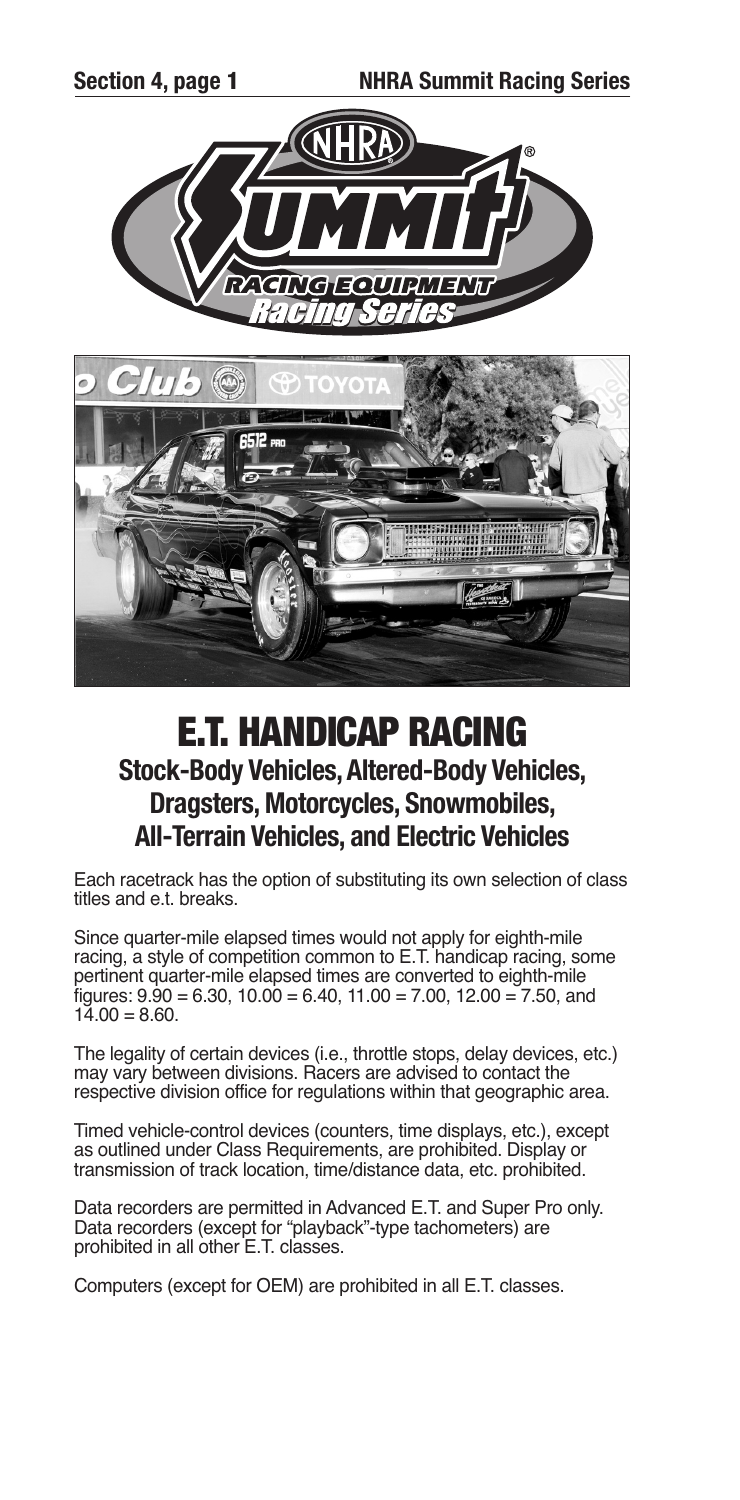# **SECTION 4A - SUPER PRO, PRO, SPORTSMAN 7.50 (\*4.50) seconds & slower**

**DESIGNATIONS NHRA SummIT RAcING SERIES NATIONAl cHAmpIONSHIp SupER pRO:** 7.00 to 11.99 **pRO:** 9.00 to 13.99 **SpORTSmAN:** 12.00 to 19.99

References in this section identify performance limits for various equipment and safety applications.

Any vehicle except E.T. Motorcycle running faster than 135 mph must meet minimum requirements for 9.99-second vehicles including driver credentials and protective clothing. The 135-mph rule does not apply to E.T. Motorcycle. E.T. Motorcycle must comply with 9.99-second e.t. restrictions.

## **REQUIREMENTS & SPECIFICATIONS ENGINE: 1**

## **ENGINE**

One internal-combustion automotive-type, motorcycle, or snowmobile engine permitted. Motorcycle or snowmobile-powered vehicles without reverse may not burn out across starting line. Harmonic balancer meeting SFI Spec 18.1 mandatory in any car running 10.99 (\*6.99) or quicker. Maximum height of crankshaft centerline 36 inches for trucks running 12.00 and slower; 31 inches for trucks running 11.99 to 10.00; and 24 inches for trucks running 9.99 seconds and quicker. See General Regulations 1:1.

## **EXHAuST SYSTEm**

Competition exhaust permitted. Exhaust must be directed out of car to rear, away from driver and fuel tank. For cars running quicker than 7.50 (\*4.50), see Advanced E.T. Requirements. See General Regulations 1:3.

## **FuEl**

Racing gasoline, gasoline, alcohol, gasohol, diesel, ethanol, natural gas, and propane permitted. Nitromethane prohibited.

## **FuEl SYSTEm**

All fuel-tank filler necks located inside trunk must have filler neck vented to outside of body. Vented caps prohibited. All batteries, fuel lines, fuel pumps, or filler necks located inside trunk require complete bulkhead of at least .024-inch steel or .032-inch aluminum to isolate driver compartment from trunk. Fuel lines must be located outside driver compartment. Fuel tanks must be within confines of the body. See General Regulations 1:5.

#### **INDucTION**

Any induction permitted. Electronic fuel injection must be closed, OEM-type system; i.e., may monitor only engine functions. Monitoring of vehicle performance criteria, wheel speed, driveshaft speed, vehicle acceleration, etc. by fuel-injection system prohibited. All aftermarket OEM-type electronic fuel injection must be NHRAaccepted. A current list of NHRA-accepted electronic-fuel-injection systems is available on NHRARacer.com. Open-loop systems permitted on production vehicles as equipped with OEM electronic fuel injection. See General Regulations 9:1.

Aftermarket water-methanol injection systems permitted. Must be installed and used per manufacturer's instructions. Tank, pump, lines, etc. may not be mounted inside the driver compartment. When located inside trunk, a complete bulkhead of at least .024-inch steel or .032-inch aluminum is required to isolate driver compartment from trunk.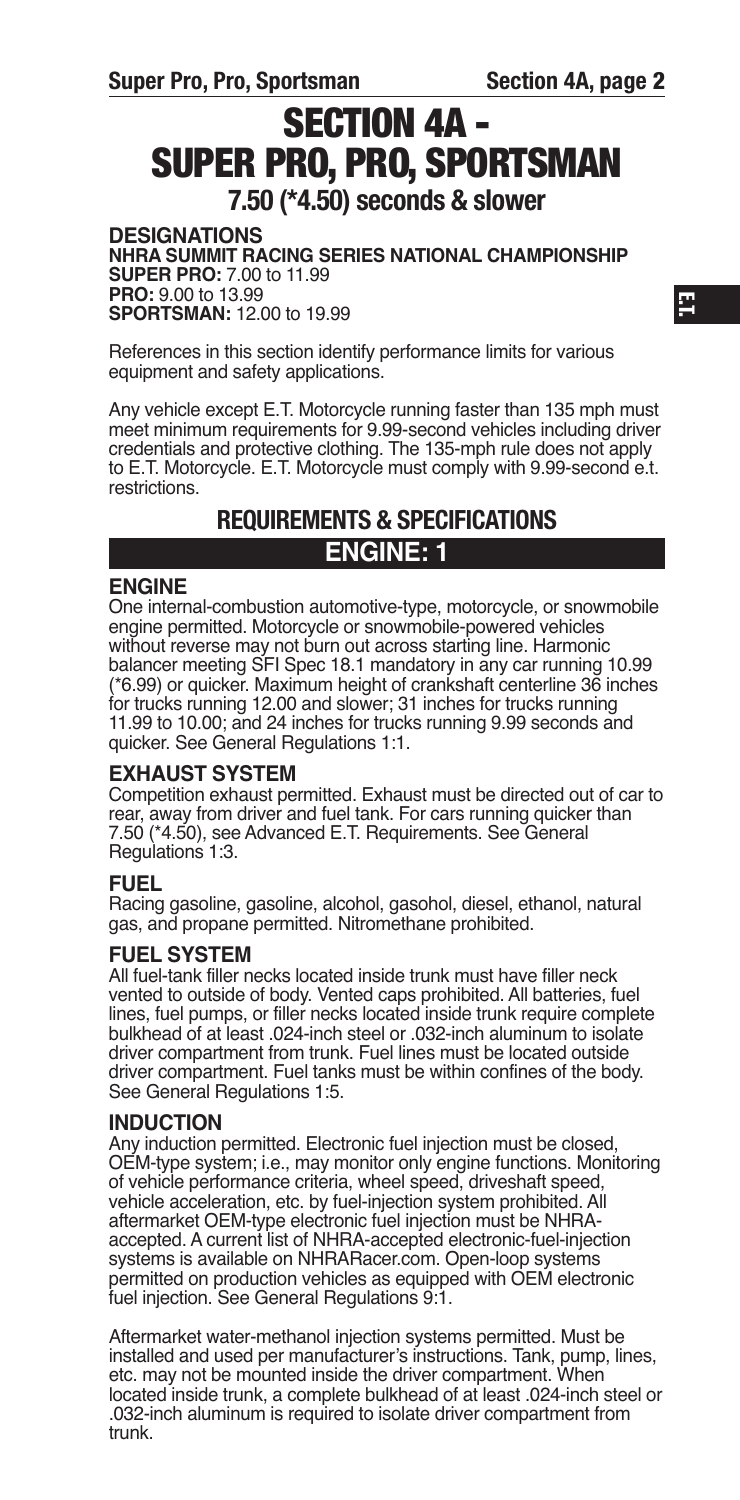## **lIQuID OVERFlOW**

Catch-can mandatory for coolant overflow; one-pint (16-ounce) minimum capacity. See General Regulations 1:7.

## **NITROuS OXIDE**

Commercially available nitrous oxide permitted, including supercharged and turbocharged engines. Nitrous bottle(s) in driver compartment must be equipped with a relief valve and vented outside of driver's compartment. Bottle(s) must be stamped with a DOT-1800 pound rating and permanently mounted (no hose clamps or tie wraps). Hoses from bottle(s) to solenoid must be high-pressure steelbraided or NHRA-accepted hoses. Commercially available, thermostatically controlled, blanket-type warmer accepted. Any other external heating of bottle prohibited. See General Regulations 1:6.

## **OIl-RETENTION DEVIcE**

All vehicles permitted to utilize an NHRA-accepted lower engine oilretention device. See General Regulations 1:8.

## **SupERcHARGER, TuRBOcHARGER**

Permitted on gasoline, racing-gasoline, and alcohol-burning cars. Supercharger restraint system meeting SFI Spec 14.1 mandatory on Roots-type supercharger when alcohol is used as fuel. High-helix, centrifugal and screw-type supercharger permitted. Screw-type supercharger, manifold burst panel meeting SFI Spec 23.1 (in addition to panel in supercharger) plus restraint system meeting SFI Spec 14.21 mandatory. Supercharger drive must be belt, NHRA-accepted chain driver or NHRA-accepted gear drive. Supercharger restraint straps must be covered with a fire-resistant material. The blower restraint straps and fuel lines must be installed such that when the restraint straps are fully extended, no load is placed on any of the fuel lines. Air-to-air or water-to-air intercoolers permitted on turbocharged and centrifugal supercharged vehicles. See General Regulations 1:10.

## **VAlVE cOVERS**

Cast or fabricated metal valve covers, using all attachment bolt holes, mandatory on supercharged, methanol-burning cars.

## **DRIVETRAIN: 2**

## **cluTcH, FlYWHEEl, FlYWHEEl SHIElD**

Flywheel and clutch meeting SFI Spec 1.1 or 1.2 (two-disc maximum) mandatory on any car running 11.49 (\*7.35) or quicker or cars powered by rotary engines running 13.49 (\*8.25) or quicker. Flywheel shield meeting SFI Spec 6.1, 6.2, or 6.3 mandatory on all cars running 11.49 (\*7.35) or quicker. Cars with rotary engines running 11.49<br>(\*7.35) or quicker must be equipped with a flywheel shield made of (\*7.35) or quicker must be equipped with a flywheel shield made of 1/4-inch-minimum-thickness steel plate completely surrounding the bellhousing 360 degrees, extending 1 inch forward and 1 inch rearward of the rotating clutch assembly; shield may not be notched or cut in any way. Shield must be securely attached to frame or frame structure, may be multi-piece. All rotary engine vehicles equipped with nitrous-oxide injection and/or turbo/supercharger running 9.99 or quicker or 135 mph must use a flywheel shield labeled as meeting SFI Spec 6.1 minimum. Cars for which an SFI Spec 6.1, 6.2, or 6.3 flywheel shield is not available may use an SFI flywheel shield from another application bolted to a motor plate that is bolted to the engine at all available bolt holes. See General Regulations 2:3, 2:5, 2:6, 2:10.

## **DRIVElINE**

OEM production line all-wheel-drive vehicles permitted. Driveshaft loop required on all cars running 13.99 (\*8.59) or quicker and utilizing slicks, except vehicles running 11.49 (\*7.35) seconds or slower equipped with street tires. See General Regulations 2:4.

## **REAR END**

Aftermarket axles and axle-retention device mandatory on any car running 10.99 (\*6.99) or quicker or any car with locked differential. Cars running 10.99 (\*6.99) or quicker that weigh more than 2,000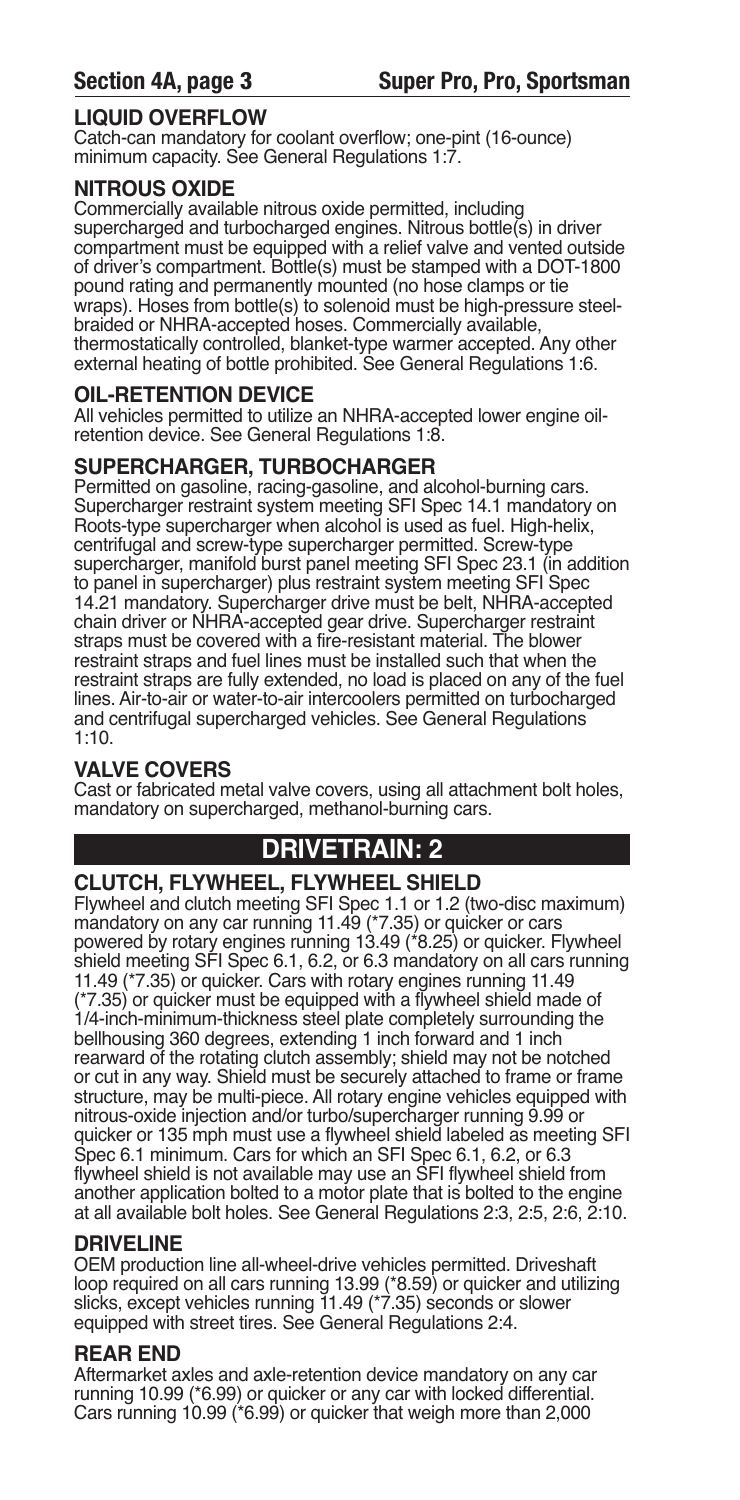## **Super Pro, Pro, Sportsman Section 4A, page 4**

pounds with independent rear suspension without upper and lower (both) control arms must replace swing axle differential with conventional differential housing assembly. (Example: 1963-1982 Corvette). Cars with independent rear suspension using upper and lower (both) control arms may retain swing axle assembly regardless of weight or e.t. Must have 360-degree, minimum 1-inch-wide by 1/4 inch-thick axle retention loop on each axle. See General Regulations 2:11.

## **TRANSmISSION, Aftermarket planetary**

Transmission shield meeting SFI Spec 4.1 mandatory on any supercharged or turbocharged vehicle, or any vehicle burning methanol or nitrous oxide, running 9.99 seconds or quicker and equipped with aftermarket planetary transmission. See General Regulations 2:12, 2:13.

## **TRANSmISSION, Automatic**

Spring-loaded, positive reverse lockout device and functional neutral safety switch mandatory. Transmission shield meeting SFI Spec 4.1 mandatory on any car running 10.99 (\*6.99) or quicker or any car exceeding 135 mph. Automatic transmission flexplate meeting SFI Spec 29.1 and flexplate shield meeting SFI Spec 30.1 mandatory on cars running 9.99 (\*6.39) or quicker or any car exceeding 135 mph. See General Regulations 2:12, 2:14.

## **BRAKES & SuSpENSION: 3**

## **BRAKES**

Four-wheel hydraulic brakes mandatory on any bodied car running 7.99 (\*4.99) or quicker. Minimum two rear-wheel (one caliper per wheel) hydraulic brakes mandatory on dragsters, Funny Cars, and any car running slower than 8.00 (\*5.00) seconds. Dragsters running slower than 10.99 (\*6.99) with a total car weight of 1,000 pounds or less and a one-piece rear axle may use a single brake rotor with dual calipers. See General Regulations 3:1.

## **STEERING**

See General Regulations 3:3, 4:1.

## **SuSpENSION, Altereds, Dragsters**

Full automotive-type front suspension mandatory. Rigid mounted rear axles permitted. Minimum one hydraulic shock absorber per sprung wheel. Suspension optional on cars weighing 2,350 pounds or less with 100-inch or longer wheelbase. See General Regulations 3:2, 3:4, 3:5.

## **SuSpENSION, Stock-Bodied cars**

Full automotive-type suspension mandatory. Minimum one operating hydraulic shock absorber per wheel. Lightening of stock components prohibited. Rigid mounted suspensions prohibited. See General Regulations 3:2, 3:4, 3:5.

## **WHEElIE BARS**

Permitted. Wheels must be nonmetallic. See General Regulations 3:6.

## **FRAmE: 4**

## **BAllAST**

Permitted. See General Regulations 4:2.

#### **DEFlEcTOR plATE**

Mandatory on rear-engine dragsters. See General Regulations 4:3.

## **GROuND clEARANcE**

Minimum 3 inches from front of car to 12 inches behind centerline of front axle, 2 inches for remainder of car, except oil pan and headers. See General Regulations 4:5.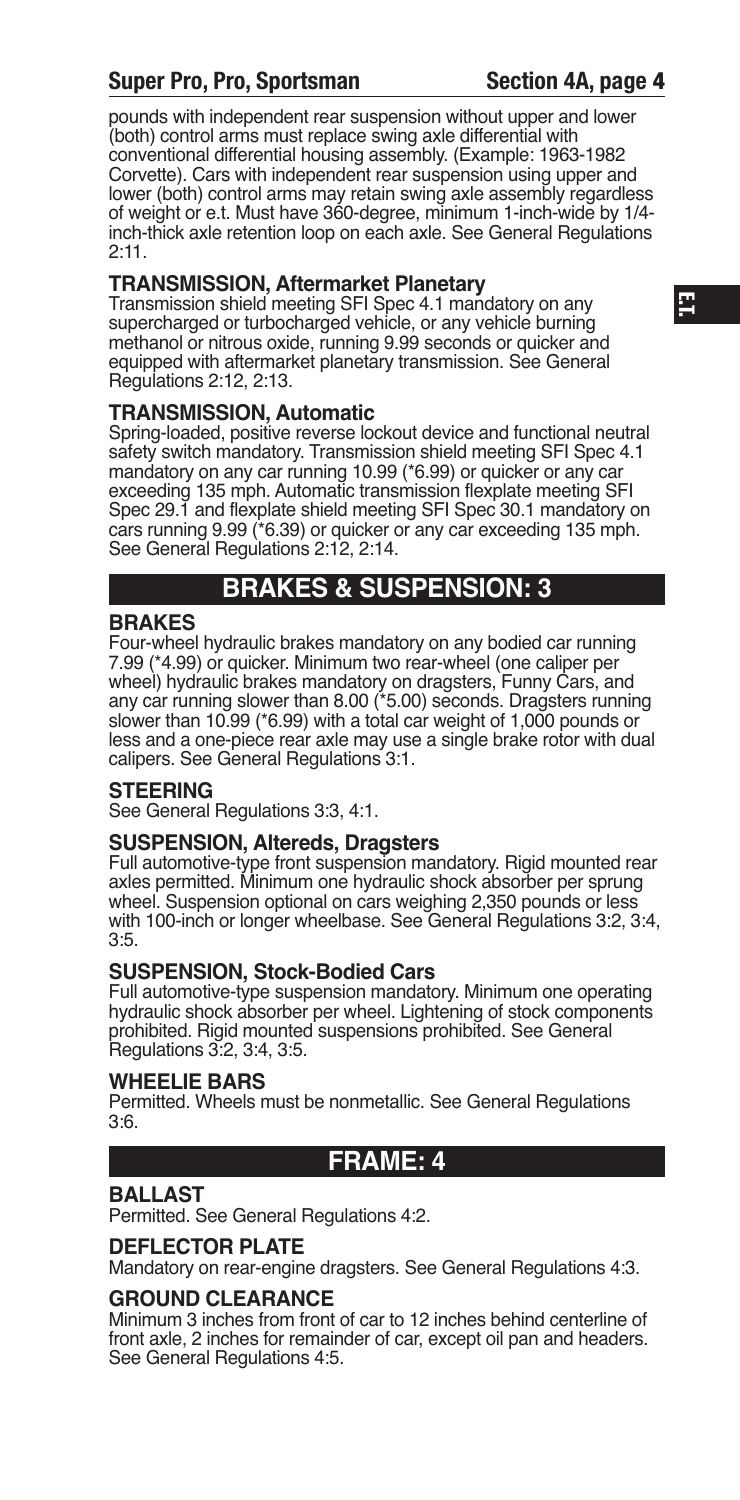## **pARAcHuTE**

Mandatory on any car that runs 150 mph or faster. See General Regulations 4:8.

## **ROll BAR**

Roll bar mandatory in all cars (including T-tops) running 11.00 (\*7.00) to 11.49 (\*7.35), in convertibles running 11.00 (\*7.00) to 13.49 (\*8.25), and in all dune-buggy-type vehicles running 12.00 (\*7.50) seconds and slower. Permitted in all cars. See General Regulations 4:10, 10:6.

## **ROll cAGE**

A roll cage is mandatory in cars running 10.99 (\*6.99) or quicker or any car exceeding 135 mph. In full-bodied cars, with unaltered firewall, floor, and body (from firewall rearward, wheel tubs permitted), running between 10.00 (\*6.40) and 10.99 (\*6.99), roll bar permitted in place of roll cage. In convertibles running 10.99 or quicker or exceeding 135 mph, roll cage mandatory. See General Regulations 4:4, 4:11, 10:6.

## **ROll-cAGE pADDING**

Roll-cage padding meeting SFI Spec 45.1 mandatory on any vehicle running 9.99 (\*6.39) and quicker. Padding must be used anywhere driver's helmet may come in contact with roll-cage components. See General Regulations 4:11, 10:6.

## **WHEElBASE**

Minimum 85 inches, unless OEM was less and vehicle is equipped with OEM engine and drivetrain. Maximum wheelbase variation from left to right: 1 inch. Dragsters: 2 inches. Minimum front tread width: 26 inches on any dragster.

## **TIRES & WHEElS: 5**

## **TIRES**

Racing slicks permitted. Minimum diameter of 13 inches on front tires of any dragster. See General Regulations 5:1.

## **WHEElS**

Must be automotive-type wheels suitable for street use. Minimum wheel size: 13 inches (unless originally equipped with smaller wheels and vehicle is equipped with original engine). The thread engagement on all wheel studs to the lug nut, or lug bolt to wheel hubs, must be equivalent to or greater than the diameter of the stud. Length of the stud/bolt does not determine permissibility; length of the engagement between the stud and lug determines permissibility. Automotive-type wire wheels or motorcycle wheels permitted on front axle only of dragsters weighing 1,800 pounds or less. See General Regulations 5:2.

## **INTERIOR: 6**

## **SEATS**

Properly braced, framed, and supported seats constructed of aluminum, fiberglass, carbon fiber, or double-layer poly (automotive accessory seats) permitted. See General Regulations 6:2.

## **SHEET mETAl**

Driver-compartment interior must be aluminum, steel, NHRAaccepted carbon fiber, or fiberglass. Magnesium prohibited.

## **upHOlSTERY**

Optional. See General Regulations 6:2.

## **WINDOW NET**

A ribbon-type or SFI 27.1 mesh-type window net is mandatory for any full-bodied car running 7.50 ( $*4.50$ ) to 9.99 ( $*6.39$ ) or if vehicle runs 135 mph or faster. See General Regulations 6:3.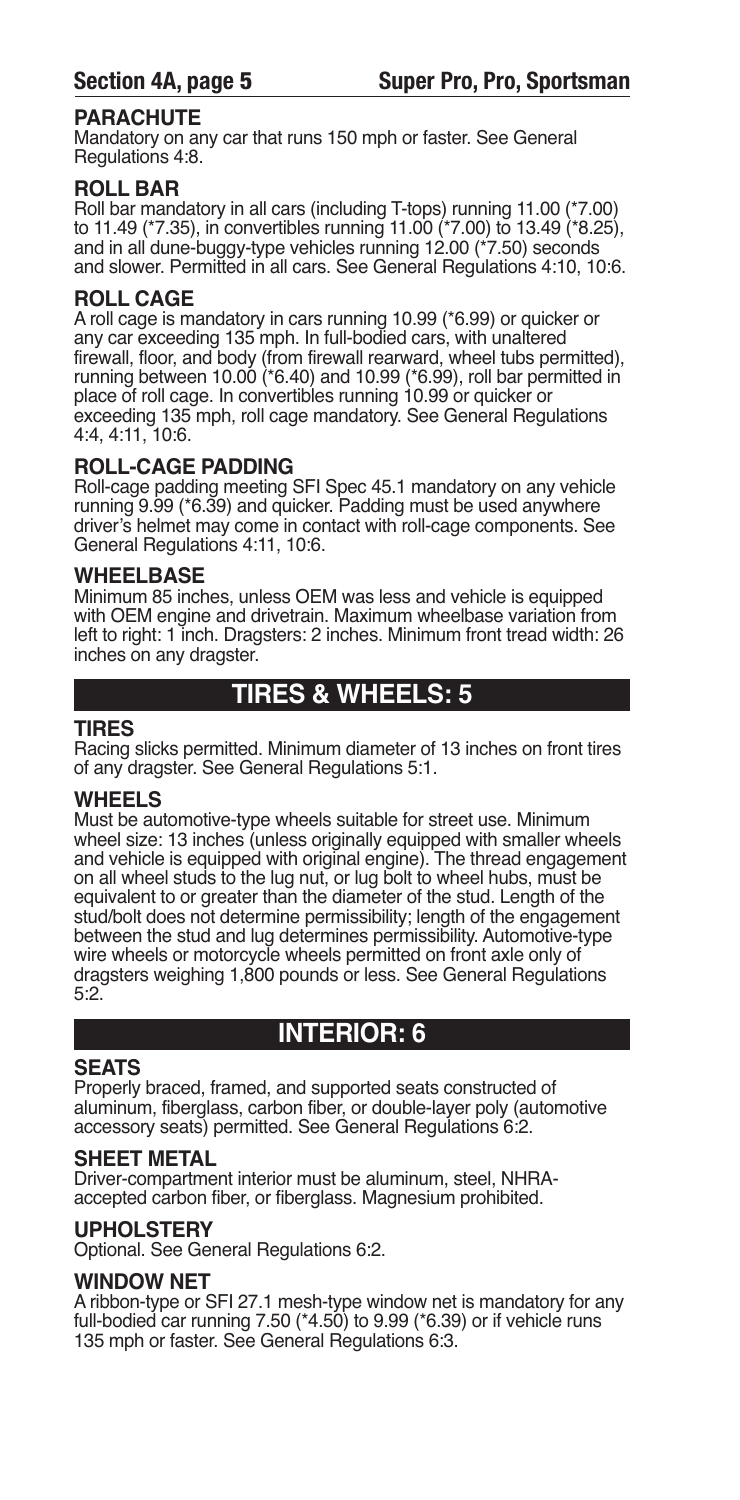## **BODY: 7**

## **AIRFOIl**

**Altereds, dragsters:** A positive-locking device mandatory on all airfoils. Side-mount canard-type wings permitted. No part of wing may be within 6 inches of a tire. Front overhang may not project more than 30 inches forward of front spindle.

**Bodied vehicles:** Non-OEM airfoils permitted, must be permanently attached to frame or roll cage, non-adjustable during run.

#### **BODY**

**Altered-body vehicles:** May be chopped, channeled, sectioned, streamlined, etc. Sedan delivery, pickup trucks (maximum, one ton), or sedan pickups (Ranchero, El Camino) permitted. Fiberglass bodies permitted. Door hinges on any lift-off door must have safety pins or locks.

**Dragsters:** Body and cowl must be constructed of metal, fiberglass, or carbon fiber and extend forward to firewall. Driver compartment must be designed to prevent driver's body or limbs from making contact with wheels, tires, exhaust system, or track surface should an incident occur. Subflooring independent of car body is mandatory in dragster that allows driver's legs to rest on belly pan or chassis. On front-engine cars, intake scoop may not extend more than 11 inches above height of carburetor top. Front wheel fairings prohibited.

**Full-bodied vehicles:** Must have full top and windshield. All fullbodied cars must have two driver exits. Four stock production fenders mandatory, fiberglass duplicates permitted. Fenders may be trimmed for tire clearance; altered fenders must have edges re-rolled or beaded.

#### **FIREWAll**

Mandatory. See General Regulations 6:1, 7:4.

#### **FlOOR**

Mandatory. See General Regulations 6:1, 7:5.

#### **HOOD**

Optional. Carburetors must be covered by flash shield or scoop. Hood scoop permitted. See General Regulations 1:4, 7:6.

#### **WINDSHIElD, WINDOWS**

**Altereds, dragsters:** Optional. Windscreen mandatory. See General Regulations 7:7, 7:8.

**Stock-bodied vehicles:** Mandatory, must be in good condition and free from cracks. May be replaced with shatterproof material, 1/8-inchminimum thickness. OEM windshield may not be cut for scoops, carb, etc. Windshield/window tint must meet the applicable state requirements. Windows must be closed during races, need not be operable. Decals permitted on rear quarter and rear window only. See General Regulations 7:8.

## **ElEcTRIcAl: 8**

#### **BATTERIES**

Batteries must be securely mounted, may not be located in driver compartment. See General Regulations 8:1.

#### **DElAY BOX/DEVIcE**

Permitted in Advanced E.T. and Super Pro only. Pneumatic startingline enhancers are permitted in Advanced E.T. and Super Pro only. See General Regulations 8:2.

## **IGNITION**

Timed ignition-interruption devices (stutter boxes) prohibited. Startingline and/or "high-side" rev limiters permitted. Two-steps, rev limiters, or any other rpm-limiting devices, legal unto themselves but altered or installed so as to function as a down-track rpm controller, prohibited.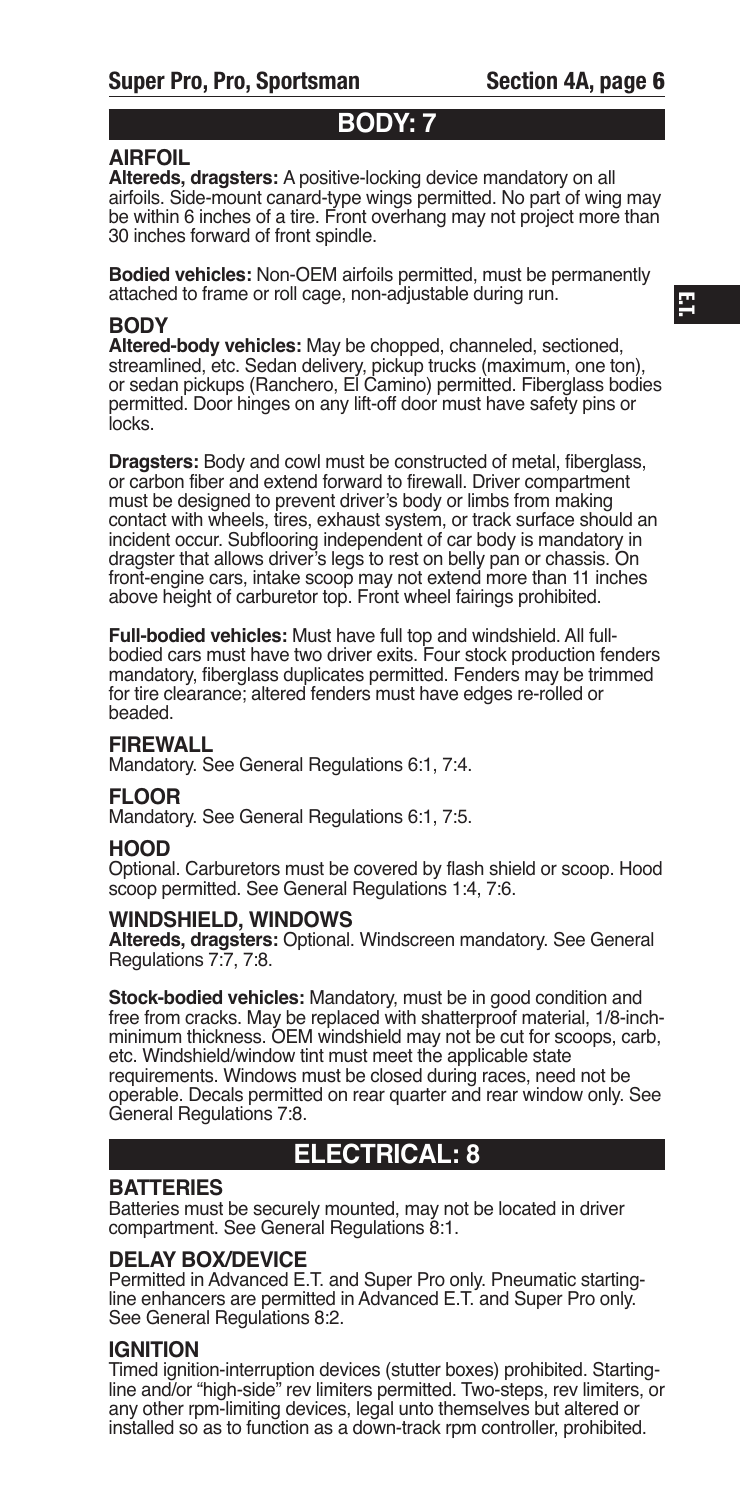All wiring associated with the ignition system must be fully visible, labeled, and traceable. See General Regulations 8:3.

## **INSTRumENTS**

One tachometer allowed. Driveshaft sensor may be connected to either the tachometer OR the data recorder, but not both. Must be one single wire, with no splices, and easily traceable.

## **mASTER cuTOFF**

Mandatory on any car with a battery running 9.99 (\*6.39) or quicker, any car exceeding 135 mph, or on any car where the battery is relocated into the trunk area. See General Regulations 8:4.

## **TAIllIGHTS**

One functional taillight mandatory. Flashing, blinking, or strobe lights prohibited. See General Regulations 8:6.

## **SuppORT GROup: 9**

## **cOmpuTER**

Prohibited. See General Regulations 9:1.

## **DATA REcORDER**

Data recorders are permitted in Advanced E.T. and Super Pro only. Data recorders (except for "playback"-type tachometers) are prohibited in all other E.T. classes. See General Regulations 9:2.

## **FIRE-EXTINGuISHER SYSTEm**

Permitted; must be securely mounted. See General Regulations 9:3.

## **puSH BAR**

Push bar must be designed to prevent push car from riding up on rear wheel of open-wheeled race cars. See General Regulations 9:9.

## **TOW VEHIclES**

Permitted in Super Pro only. See General Regulations 9:12.

#### **WARm-upS**

See General Regulations 9:5, 9:14.

## **DRIVER: 10**

## **ARm RESTRAINTS**

Mandatory in open-bodied cars running 11.99 (\*7.49) or quicker. See General Regulations 6:3, 10:3.

## **cREDENTIAlS**

Valid NHRA competition license mandatory for cars running 9.99 (\*6.39) or quicker. Valid state- or government-issued driver's license beyond a learner's-permit level mandatory for cars running 10.00 (\*6.40) or slower. See General Regulations 10:4.

## **DRIVER RESTRAINT SYSTEm**

Seat belt mandatory in all cars. Driver restraint system meeting SFI Spec 16.1 mandatory in any car running 11.49 (\*7.35) or quicker, in convertibles running 13.49 (\*8.25) or quicker, and all dune-buggy-type vehicles running 12.00 (\*7.50) or slower. SFI 16.1 restraint system, when required, includes crotch strap and must be updated at two-year intervals from date of manufacture. See General Regulations 10:5, 10:11.

## **HEAD pROTEcTOR**

Mandatory on any car with a roll bar or roll cage. See General Regulations 10:6.

## **HElmET**

For all 10.00 to 13.99 closed-bodied cars, either an open-face or a full-face Snell M2010, M2015, SA2010, SA2015, SFI 31.1/2010 or 31.1/2015 helmet with or without a shield is mandatory.

For all 10.00 and slower dune-buggy-type vehicles and all 10.00 to 13.99 open-bodied front-engine or rear-engine supercharged, turbocharged, nitrous, or naturally aspirated cars, a full-face Snell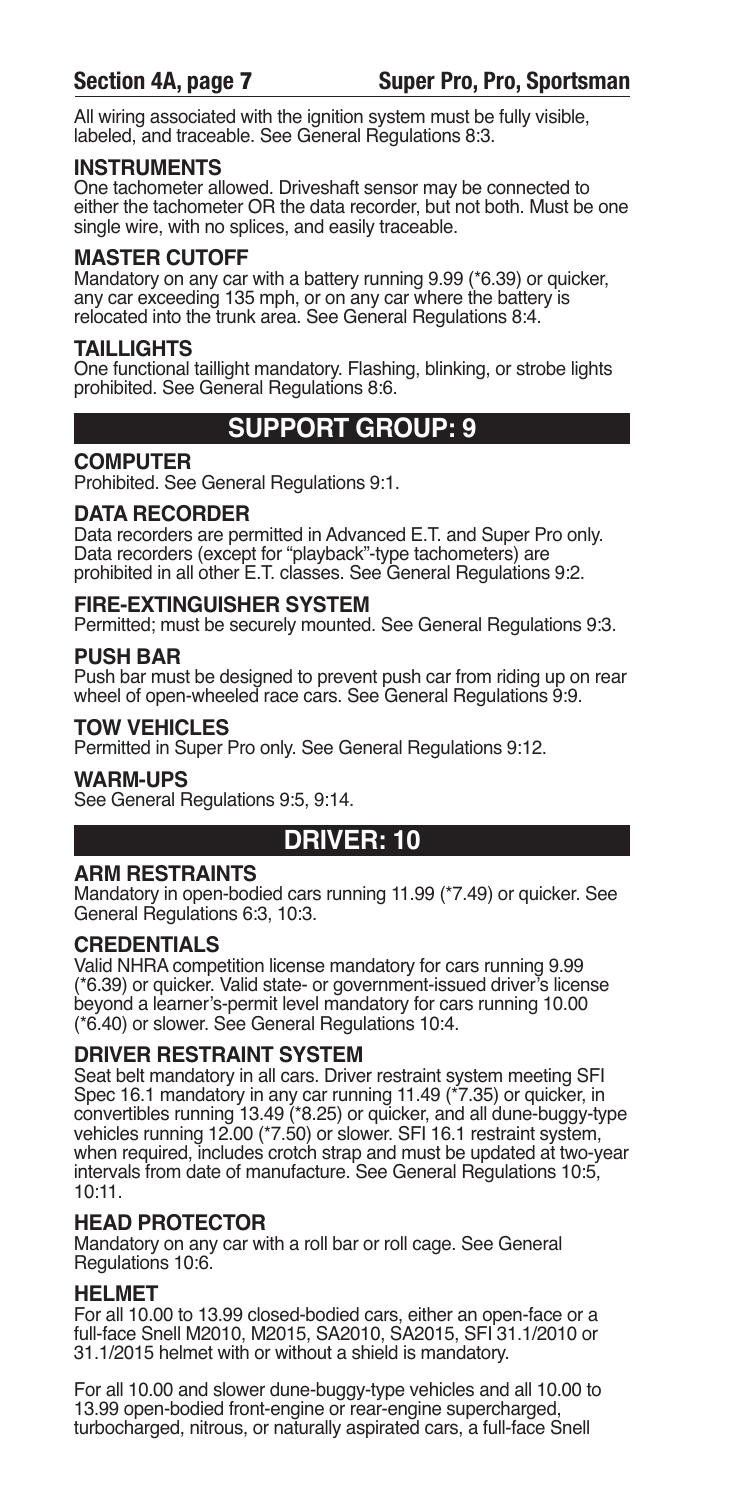M2010, M2015, SA2010, or SA2015 helmet and shield mandatory (goggles prohibited).

For all 9.99 and quicker closed-bodied cars, a full-face Snell M2010, M2015, SA2010 or SA2015 helmet mandatory; shield permitted (goggles prohibited).

For all 9.99 and quicker open-bodied front-engine or rear-engine supercharged, turbocharged, or nitrous cars, a full-face Snell-SA2010, or SA2015 helmet and shield mandatory (goggles prohibited).

For all 9.99 or quicker open-bodied front-engine or rear-engine naturally aspirated cars, a full-face Snell M2010, M2015, SA2010, or SA2015 helmet and shield mandatory (goggles prohibited). See General Regulations 10:7.

#### **NEcK cOllAR**

Neck collar meeting SFI Spec 3.3 mandatory in all cars running 9.99 (\*6.39) or quicker or cars exceeding 135 mph. A head and neck restraint device/system may be used in lieu of a neck collar. See General Regulations 10:8.

If SFI Spec 3.3 neck collar is required and driver opts to use head and neck restraint system instead, then SFI Spec 3.3 head sock or SFI Spec 3.3 skirted helmet mandatory.

#### **pROTEcTIVE clOTHING**

Full-length pants; short- or long-sleeved shirt; closed shoes; and socks. No shorts. No tank tops. No open-toe or open-heel shoes or sandals. Synthetic clothing not recommended.

**10.00 (\*6.40) to 13.99 (\*8.59); all E.T. non-OEm supercharged, non-OEm turbocharged, or nitrous-equipped cars with an OEm or .024-inch steel firewall:** Jacket meeting SFI Spec 3.2A/1 mandatory.

**10.00 (\*6.40) to 13.99 (\*8.59); all E.T. supercharged, turbocharged, or nitrous-equipped cars without a full OEm or .024-inch steel firewall:** Jacket meeting SFI Spec 3.2A/5 and gloves meeting SFI Spec 3.3/1 mandatory.

**9.99 (\*6.39) to 7.50 (\*4.50) front-engine open-bodied vehicles with nitrous oxide, supercharger, or turbocharger(s):** Jacket and pants meeting SFI Spec 3.2A/15, gloves, and shoes or boots meeting SFI Spec 3.3/5 mandatory.

**9.99 (\*6.39) to 7.50 (\*4.50) closed-bodied vehicles without an OEm or full .024-inch steel firewall with nitrous oxide, supercharger, or turbocharger(s):** Jacket and pants meeting SFI Spec 3.2A/15, gloves meeting SFI Spec 3.3/5, and shoes or boots meeting SFI Spec 3.3/5 mandatory.

**10.00 (\*6.40) to 11.49 (\*7.35); all E.T. naturally aspirated, OEm supercharged, or OEm turbocharged with a full OEm or .024-inch steel firewall:** Jacket meeting SFI Spec 3.2A/1 mandatory.

**9.99 (\*6.39) to 7.50 (\*4.50 ) or any vehicle exceeding 135 mph:** Jacket and pants meeting SFI Spec 3.2A/5 and gloves meeting SFI Spec 3.3/1 mandatory, except as noted above.

**All open-body vehicles running 11.99 or quicker:** Gloves meeting SFI Spec 3.3/1 and arm restraints mandatory.

**Dune-buggy or dune-buggy-type vehicles, 12.00 (\*7.50) or slower:** Jacket meeting SFI Spec 3.2A/1, gloves meeting SFI Spec 3.3/1, and arm restraints mandatory.

**Any vehicle with an automatic transmission in driver compartment (no floor covering transmission):** Jacket and pants or suit meeting SFI Spec 3.2A/15, gloves meeting SFI Spec 3.3/5, and boots or shoes meeting SFI Spec 3.3/5 mandatory.

**E.T.**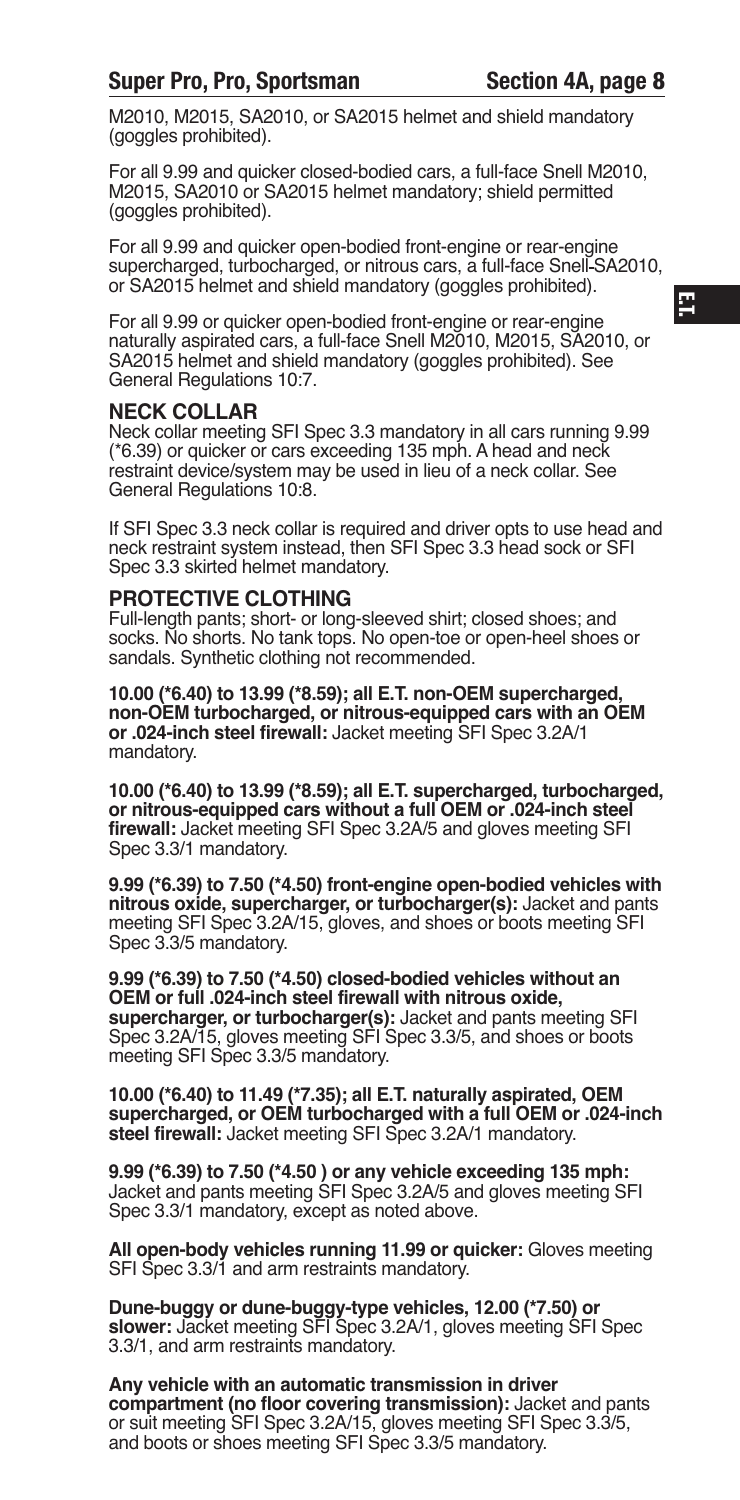**9.99 and faster, any vehicle, supercharged or turbocharged with alcohol:** Suit meeting SFI Spec 3.2A/15, gloves and boots meeting SFI Spec 3.3/5 mandatory, except as noted above.

# **SECTION 4B - ADVANCED E.T. 6.00 (\*3.66) to 7.49 (\*4.49) seconds**

## *Requirements and specifications for Advanced E.T. are the same as those for E.T. handicap racing - Section 4A with the following exceptions:*

For cars running between 7.49 (\*4.49) and 6.00 (\*3.66) seconds.

Computers (except OEM) are prohibited in all E.T. brackets.

## **REQUIREMENTS & SPECIFICATIONS ENGINE: 1**

## **ENGINE**

Harmonic balancer meeting SFI Spec 18.1 mandatory.

## **EXHAuST**

Double-pipe or thermal-wrapped insulated headers mandatory on supercharged, methanol-burning bodied cars. Insulation must extend to start of bend in headers at bottom of body.

## **NITROuS OXIDE**

Nitrous oxide prohibited on supercharged or turbocharged engines, except when diesel fuel used. See General Regulations 1:6.

## **OIl-RETENTION DEVIcE**

All vehicles running 7.49 or quicker must utilize an NHRA-accepted lower engine oil-retention device; may use a belly pan in lieu of a device attached to the engine. The belly pan must extend from framerail to framerail and extend forward of the harmonic balancer and rearward to rear engine plate and must incorporate a minimum 2 inch-high lip on all sides. A nonflammable, oil-absorbent liner mandatory inside of retention device. See General Regulations 1:8.

## **SupERcHARGER**

Use of high-helix supercharger permitted. Screw-type superchargers permitted. Screw-type supercharger must meet SFI Spec 34.1 and be reinspected by the manufacturer every three years. Manifold burst panel meeting SFI Spec 23.1 (in addition to panel in supercharger) plus restraint system meeting SFI Spec 14.21 mandatory on all screw-type superchargers. All other superchargers, restraint system meeting SFI Spec 14.1 mandatory. Supercharger restraint straps must be covered with a fire-resistant material. The blower restraint straps and fuel lines must be installed such that when the restraint straps are fully extended no load is placed on any of the fuel lines. See General Regulations 1:10.

## **DRIVETRAIN: 2**

## **cluTcH, FlYWHEEl, FlYWHEEl SHIElD**

Flywheel and clutch meeting SFI Spec 1.1, 1.2, 1.3, or 1.4 mandatory. Flywheel shield meeting SFI Spec 6.2 or 6.3 mandatory on all supercharged or turbocharged cars and all cars using nitrous oxide. Flywheel shield meeting SFI Spec 6.2 or 6.3 mandatory on all cars using SFI Spec 1.2 clutch with more than two discs or SFI Spec 1.3 or 1.4 clutches with two discs maximum. Flywheel shield meeting SFI Spec 6.2 mandatory on all cars using SFI 1.3 or 1.4 clutches with more than two discs. Cars for which an SFI Spec 6.2 or 6.3 flywheel shield is not available may use an SFI flywheel shield from another application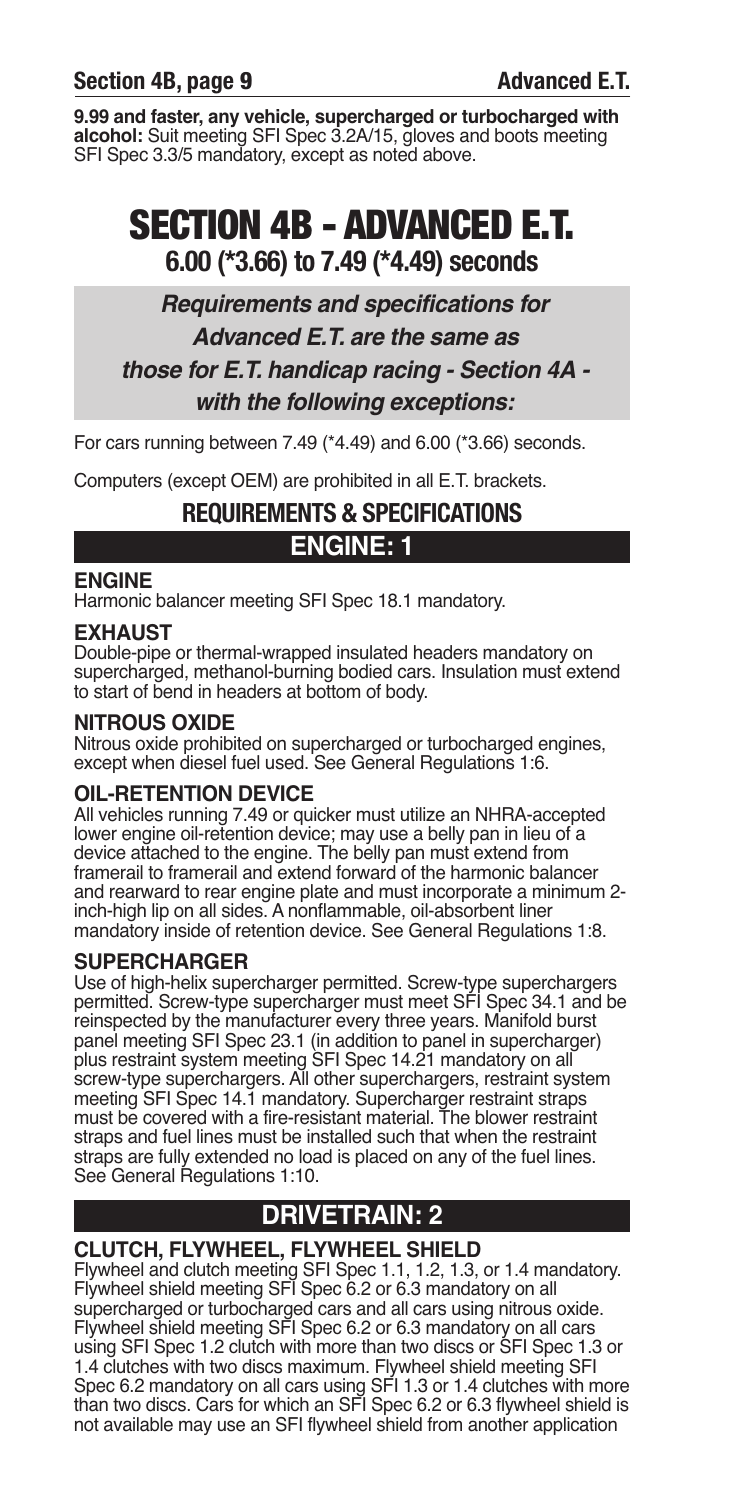## **Advanced E.T. Section 4B, page 10**

bolted to a motor plate that is bolted to the engine at all available bolt holes, or use a fabricated shield made of 1/4-inch-thick steel, surrounding the bellhousing 360 degrees, extending 1 inch forward and 1 inch rearward of the rotating clutch assembly. Shield must be securely attached to frame or frame structure; may be multi-piece. All rotary engine vehicles must be equipped with a flywheel shield meeting SFI Spec 6.2 or 6.3 minimum. Multi-disc clutch assembly for supercharged, nitrous-oxide injected, and turbocharged vehicles must meet SFI Spec 1.5. See General Regulations 2:3, 2:5, 2:6, 2:10.

## **DRIVElINE**

All full-bodied vehicles, where the OEM floor has been removed, each end of driveshaft must have round 360-degree driveshaft loops within 6 inches of U-joints. Additionally, driveshaft must be covered by 360 degree tube, covering the front U-joint and extending rearward a minimum 12 inches. Minimum thickness of tube is .050-inch chromoly or titanium. Driveshaft tube must utilize a minimum of four attachment points to the chassis, either bolted with minimum 5/16 SAE bolts or welded or 1/4-inch push/pull pins. See General Regulations 2:4.

## **REAR END**

Aftermarket axles and axle-retention devices mandatory. Welded spider gears prohibited. Wheel studs must be 5/8-inch minimum. Aftermarket full-floating or live axle assembly permitted. Independent rear suspension prohibited.

## **TRANSmISSION, Aftermarket planetary**

Transmission shield meeting SFI Spec 4.1 mandatory. See General Regulations 2:12, 2:13.

## **TRANSmISSION, Automatic**

Transmission shield meeting SFI Spec 4.1 mandatory. Automatic transmission flexplate meeting SFI Spec 29.1 and flexplate shield meeting SFI Spec 30.1 mandatory. See General Regulations 2:12, 2:14.

## **BRAKES & SuSpENSION: 3**

## **BRAKES**

Four-wheel hydraulic brakes mandatory on any bodied car. Minimum two rear-wheel (one caliper per wheel) hydraulic brakes mandatory on dragsters and Funny Cars. See General Regulations 3:1.

## **STEERING**

If removable steering wheel is used, commercially available quickdisconnect steering-wheel adapter meeting SFI Spec 42.1 mandatory. See General Regulations 3:3.

## **FRAmE: 4**

## **pARAcHuTE**

Mandatory. See General Regulations 4:8.

## **ROll cAGE**

Full-bodied cars must meet SFI Spec 25.1, 25.2, or 25.3; Funny Cars and open-bodied altered cars must meet SFI Spec 10.1 or 10.2. All front-engine dragsters must meet SFI Spec 2.2 or 2.4. All rear-engine dragsters must meet SFI Spec 2.1 or 2.5. See General Regulations 4:4, 4:11, 10:6.

## **ROll-cAGE pADDING**

Roll-cage padding meeting SFI Spec 45.1 mandatory anywhere driver's helmet may come in contact with roll-cage components. See General Regulations 4:11.

## **INTERIOR: 6**

## **upHOlSTERY**

For all front-engine open-bodied vehicles supercharged or turbocharged (gasoline- or methanol-burning), a flame-retardantmaterial-covered seat is mandatory.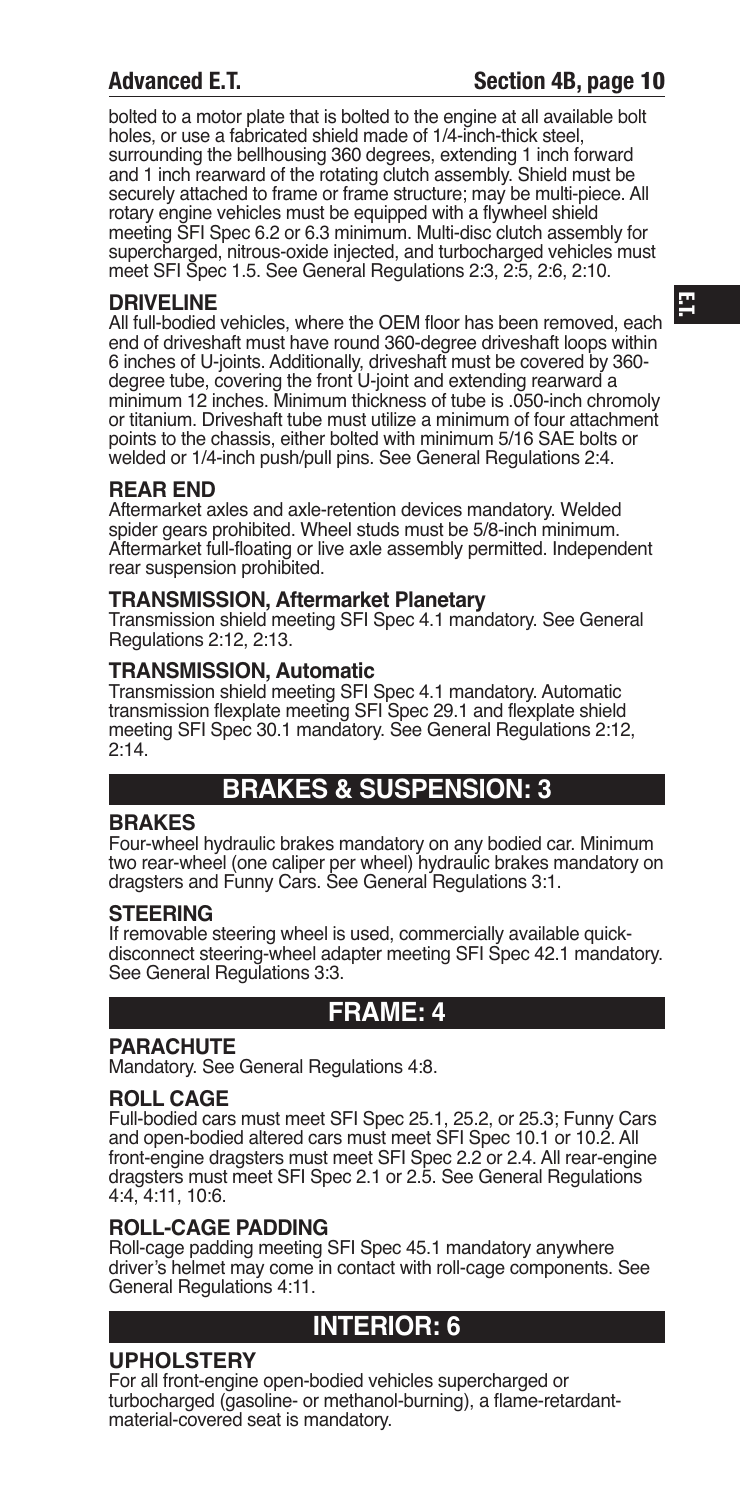## **Section 4B, page 11 Advanced E.T.**

## **WINDOW NET**

An SFI 27.1 ribbon-type or mesh-type window net is mandatory on any full-bodied car running 6.00 (\*3.66) to 7.49 (\*4.49). SFI 27.1 window net, when required, must be updated at two-year intervals from the date of manufacture. See General Regulations 6:3.

## **BODY: 7**

## **AIRFOIlS**

Non-OEM airfoils or wings permitted on stock bodied vehicles; must be permanently attached to frame or roll cage, non-adjustable during run.

## **SuppORT GROup: 9**

## **DATA REcORDERS**

Data recorders are permitted in Advanced E.T. and Super Pro only. Data recorders (except for "playback"-type tachometers) are prohibited in all other E.T. classes.

## **FIRE EXTINGuISHER SYSTEm**

Minimum 5-pound NHRA-accepted system mandatory on all cars, except rear-engine cars WITHOUT an enclosed cockpit. Minimum 20pound NHRA-accepted system mandatory on all front-engine openbodied vehicles with supercharger or turbocharger(s) and all supercharged methanol-burning cars (full-bodied or Funny Car). System must be divided with a minimum one nozzle directed into the driver compartment and minimum one nozzle directed into the engine compartment. See General Regulations 9:3 for NHRA-accepted fire extinguishing agents.

## **TOW VEHIclES**

Permitted. See General Regulations 9:12.

## **DRIVER: 10**

## **ARm RESTRAINTS**

Mandatory in open-bodied cars and Funny Cars. See General Regulations 6:3, 10:3.

## **cREDENTIAlS**

Valid NHRA competition license mandatory. See General Regulations 10:4.

## **DRIVER RESTRAINT SYSTEm**

Driver restraint system meeting SFI Spec 16.1 mandatory. All belts used in open-bodied front-engine supercharged methanol-burning vehicles must be covered with a fire-resistant covering. Restraint system must be updated at two-year intervals from date of manufacture. See General Regulations 10:5.

## **HElmET**

For all closed-bodied cars, a full-face Snell M2010, M2015, SA2010, or SA2015 helmet mandatory; shield mandatory (goggles prohibited).

For all open-bodied front-engine or rear-engine supercharged, turbocharged, or nitrous cars, a full-face Snell SA2010, or SA2015 helmet and shield mandatory (goggles prohibited).

For all open-bodied naturally aspirated gasoline- or methanol-burning cars, a full-face Snell M2010, M2015, SA2010, or SA2015 helmet and shield mandatory (goggles prohibited). See General Regulations 10:7.

## **NEcK cOllAR/HEAD AND NEcK RESTRAINT DEVIcE/SYSTEm**

A head and neck restraint device/system meeting SFI 38.1 is mandatory and must display a valid SFI label. At all times that the driver is in the race vehicle, from the ready line until the vehicle is on the return road, driver must properly utilize an SFI 38.1 head and neck restraint device/system, including connecting the helmet as required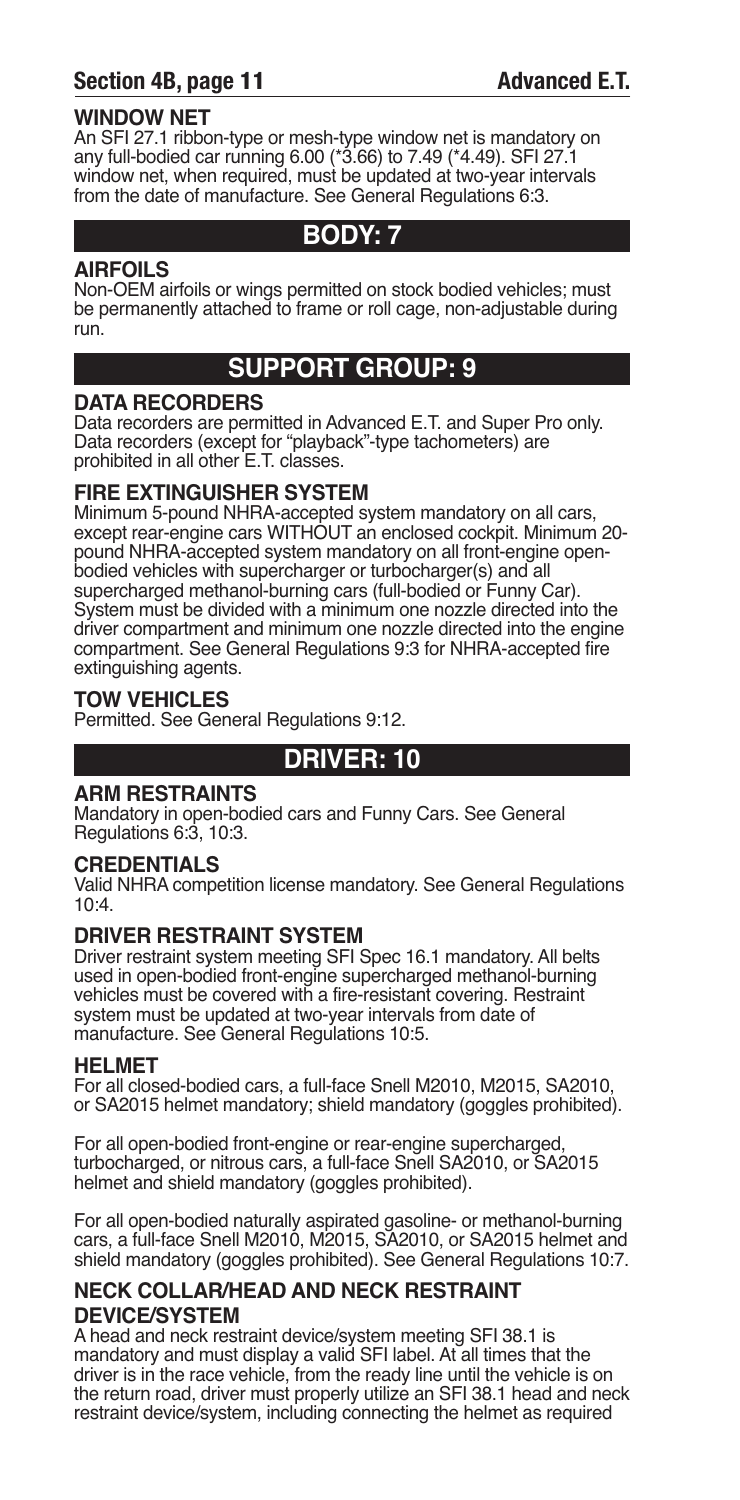## **E.T. Motorcycle Section 4C, page 12**

for full functionality of the device. The SFI 38.1 head and neck restraint device/system, when connected, must conform to the manufacturer's mounting instructions, and it must be configured, maintained, and used in accordance with the manufacturer's instructions. See General Regulations 10:8.

## **pROTEcTIVE clOTHING**

Jacket and pants or suit meeting SFI Spec 3.2A/15, gloves meeting SFI Spec 3.3/5, and boots or shoes meeting SFI Spec 3.3/5 mandatory, except front-engine open-bodied vehicles with supercharger or turbocharger(s): Jacket and pants or suit meeting SFI Spec 3.2A/20, gloves meeting SFI Spec 3.3/15, and boots or shoes meeting SFI Spec 3.3/15 mandatory. An SFI 3.3 head sock or SFI 3.3 skirted helmet is required on all open-bodied cars or all cars 7.49 and quicker, where a neck collar is not used. See General Regulations 10:10.

# **SECTION 4C- E.T. MOTORCYCLE 7.50 (\*4.50) seconds & slower**

## **DESIGNATION**

ET/MC, preceded by rider number. For motorcycles running 7.50 (\*4.50) seconds or slower. Unaltered OEM production Can-Am Spyder three-wheel motorcycle permitted. All other three-wheel vehicles prohibited.

Competition structure will be conducted in an e.t. dial-your-own format. Competition with snowmobiles and other types of vehicles permitted.

Data recorders are permitted in Advanced E.T. and Super Pro only. Data recorders (except for "playback"-type tachometers) are prohibited in all other E.T. classes.

Computers (except for OEM) are prohibited in all E.T. brackets.

# **REQUIREMENTS & SPECIFICATIONS**

## **ENGINE: 1**

## **ENGINE**

Must be stock-type engine specifically designed and manufactured for production motorcycle use. Snowmobile engines permitted. Automobile, aircraft, or marine engines prohibited. All engines must be self-starting; push or roller starts prohibited.

## **EXHAuST**

Exhaust must be directed away from rider when in riding position.

**FuEl** Racing gasoline, gasoline, gasohol, methanol, propane, natural gas, and ethanol permitted. Nitromethane prohibited.

## **FuEl SYSTEm**

Fuel-shutoff valve mandatory.

## **INDucTION**

Any induction permitted. Electronic fuel injection must be closed, OEM-type system; i.e., may monitor only engine functions. Monitoring of vehicle performance criteria, wheel speed, driveshaft speed, vehicle acceleration, etc. by fuel-injection system prohibited. All aftermarket OEM-type electronic fuel injection must be NHRAaccepted. A current list of NHRA-accepted electronic-fuel-injection systems is available on NHRARacer.com. Open-loop systems permitted on production motorcycles as equipped with OEM electronic fuel injection. See General Regulations 9:1.

**E.T.**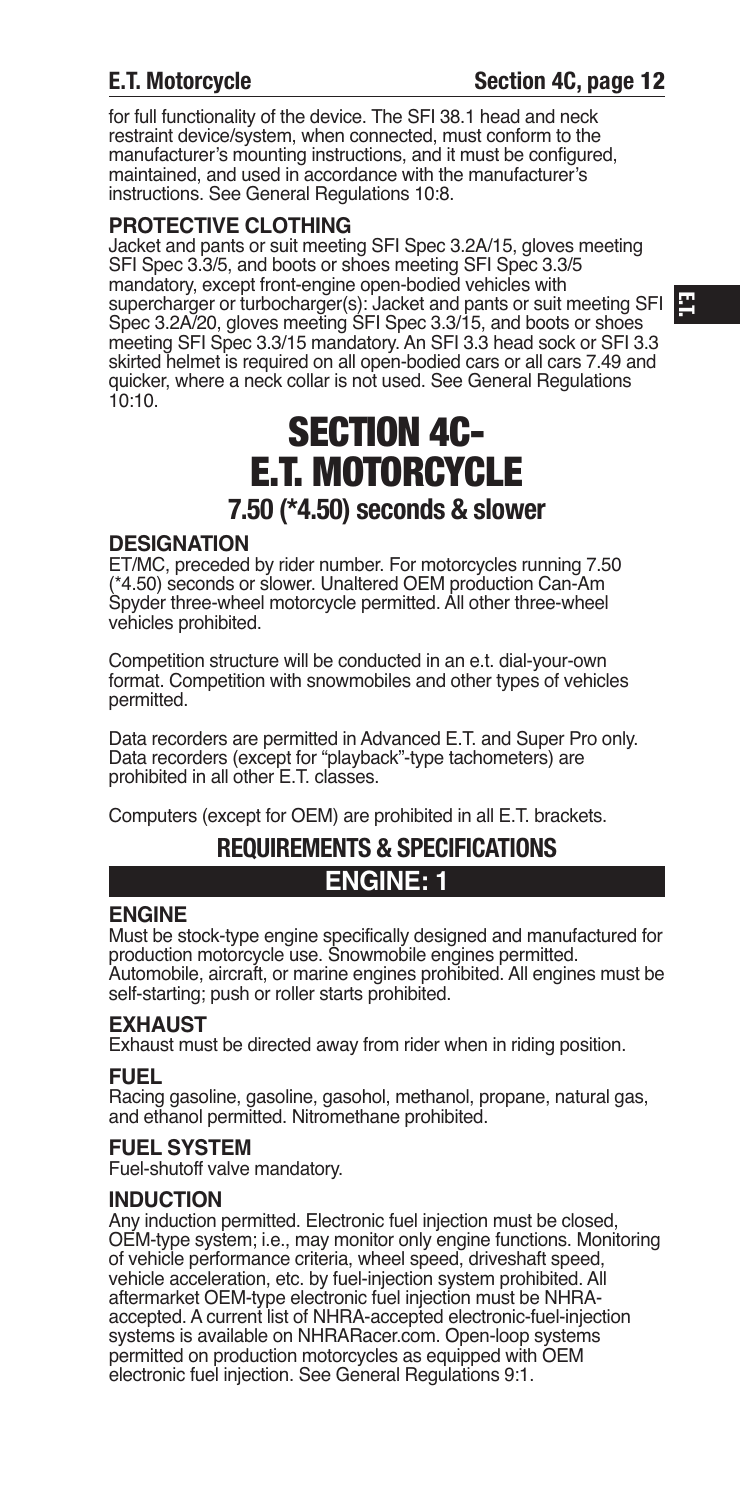## **Section 4C, page 13 E.T. Motorcycle**

## **NITROuS OXIDE**

Commercially available nitrous oxide permitted. Bottles must be stamped with a DOT-1800 pound rating and permanently mounted (no hose clamps or tie wraps). Hoses from bottle(s) to solenoid must be high-pressure steel-braided or NHRA-accepted hoses. Commercially available, thermostatically controlled, blanket-type warmer accepted. Any other external heating of bottle(s) prohibited.

## **SupERcHARGER/TuRBOcHARGER**

Permitted.

## **DRIVETRAIN: 2**

## **cHAIN AND/OR BElT GuARDS**

Mandatory. Must have front and rear chain guards to cover the width and at least the top run to the centerline of the sprocket of any chains or belts. The clutch assembly must have at least half of the side surface covered. The guards should be .060-inch steel or 1/8-inch aluminum unless otherwise stock equipped and be securely mounted.

## **BRAKES & SuSpENSION: 3**

## **BRAKES**

Operational front and rear brakes mandatory. Drilled disc brakes may be used if commercially manufactured or they meet the following requirements:

- A. The original diameter must be maintained.
- B. Minimum thickness: 3/16-inch.
- C. Maximum hole size: 1/2-inch with all holes countersunk.
- D. No two holes closer than 1 1/4 inches, center to center.
- E. Mechanical front disc brakes permitted in all classes.

## **cONTROlS**

Handlebars must measure at least 22 inches overall with the grips removed. Snap-back throttle mandatory. Brake pedals must remain stock. Any shifter that can be operated from the foot-peg location with the foot on the peg will be permitted. Hand operation of the foot shifter prohibited; both hands must remain on the handlebars at all times. After leaving starting line the rider's feet must remain on the pegs. Electronic throttle stops and/or shifters permitted.

## **SuSpENSION**

Front suspension must have a minimum of 1 1/2 inches of travel. Bolt on tie-down permitted on street legal motorcycle, without wheelie bars, only. Steering dampener permitted.

## **WHEElIE BARS**

Optional. Maximum length may be equal to, but may not exceed, the wheelbase of the motorcycle. Wheelie-bar length is measured from center of rear axle to center of wheelie-bar wheel.

## **FRAmE: 4**

## **FRAmE**

Must be motorcycle type. Scooters, mopeds, bicycle parts prohibited.

## **GROuND clEARANcE**

Minimum 2 inches.

## **TIRES & WHEElS: 5**

## **TIRES**

Automotive tires permitted. See General Regulations 5:1.

## **WHEElS**

Automotive wheels permitted. Wheel studs on automotive-type wheels must project into hex part of lug nut by at least one diameter of the stud. See General Regulations 5:2.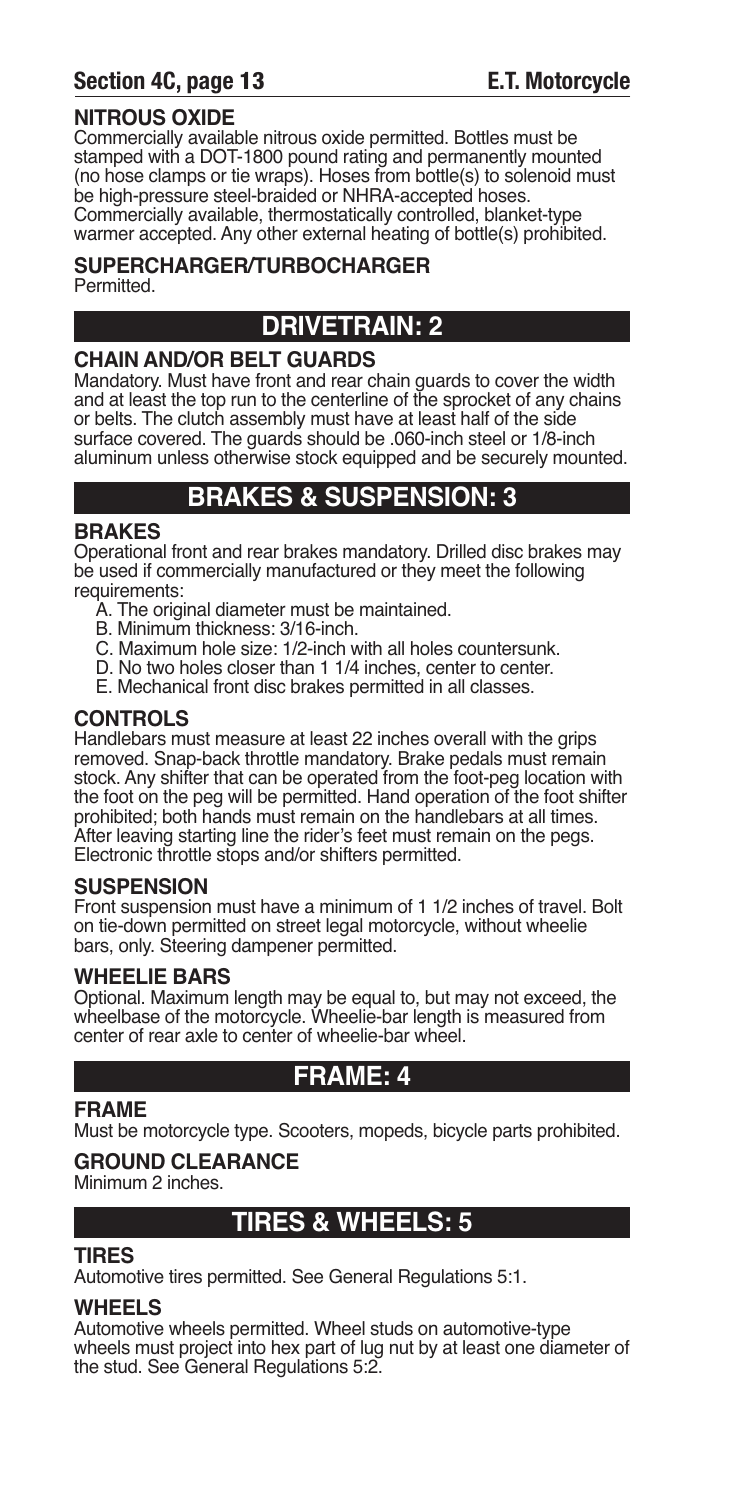## **BODY: 7**

## **REAR FENDER**

Rear fender must cover the full width of the rear tire and extend behind the rear axle and forward below seat position.

## **ElEcTRIcAl: 8**

## **IGNITION**

Timed ignition-interruption devices (stutter boxes) prohibited. Startingline and/or "high-side" rev limiters permitted. Two-steps, rev limiters, or any other rpm-limiting devices, legal unto themselves but altered or installed so as to function as a down-track rpm controller, prohibited. See General Regulations 8:1, 8:3, 8:4, 8:5.

## **IGNITION SHuTOFF**

Motorcycles 10.99 (\*6.99) seconds or quicker must be equipped with a positive ignition cutoff switch attached to the rider with a lanyard. OEM cutoff permitted in place of lanyard. Switch must be on lowvoltage side of the ignition circuit. Many stock machines are equipped with a handlebar-mounted thumb switch that can have a lanyard easily attached for the above purpose.

#### **STARTER**

All engines must be self-starting; plug-in electric starters permitted. Push or roller starts prohibited.

#### **TAIllIGHT**

One functional taillight mandatory. See General Regulations 8:6.

## **SuppORT GROup: 9**

#### **cOmpuTER/DATA REcORDER**

NHRA-accepted data loggers permitted, where allowed by class rules. See General Regulations 9:1, 9:2.

## **pRESSuRIZED BOTTlES**

Any pressurized container must be stamped with DOT-1800 pound rating and be securely mounted. Swing arm may be pressurized, maximum pressure 150psi. Gauge must be installed to monitor pressure. See General Regulations 9:8.

## **RIDER: 10**

## **cREDENTIAlS**

Valid NHRA competition license mandatory for riders of all motorcycles running 9.99 (\*6.39) or quicker. Valid state- or government-issued driver's license beyond a learner's-permit level mandatory for riders of motorcycles 10.00 (\*6.40) or slower. See General Regulations 10:4.

#### **HElmET**

Full-face Snell M2010, M2015, SA2010, or SA2015 helmet mandatory; shield mandatory (goggles prohibited). See General Regulations 10:7.

## **pROTEcTIVE clOTHING**

Full all-leathers or SFI Spec 40.1/2 suit mandatory on motorcycles running 120 mph or faster. Two-piece suits must be joined together with a metal 360-degree zipper at the waist. SFI Spec 40.1/1 or 40.1/2 suit or leather jacket, leather boots/shoes above the ankle, and leather gloves are mandatory on ALL motorcycles. Gloves must be Kevlar-lined or equipped with slide buttons. See General Regulations 10:10.

**E.T.**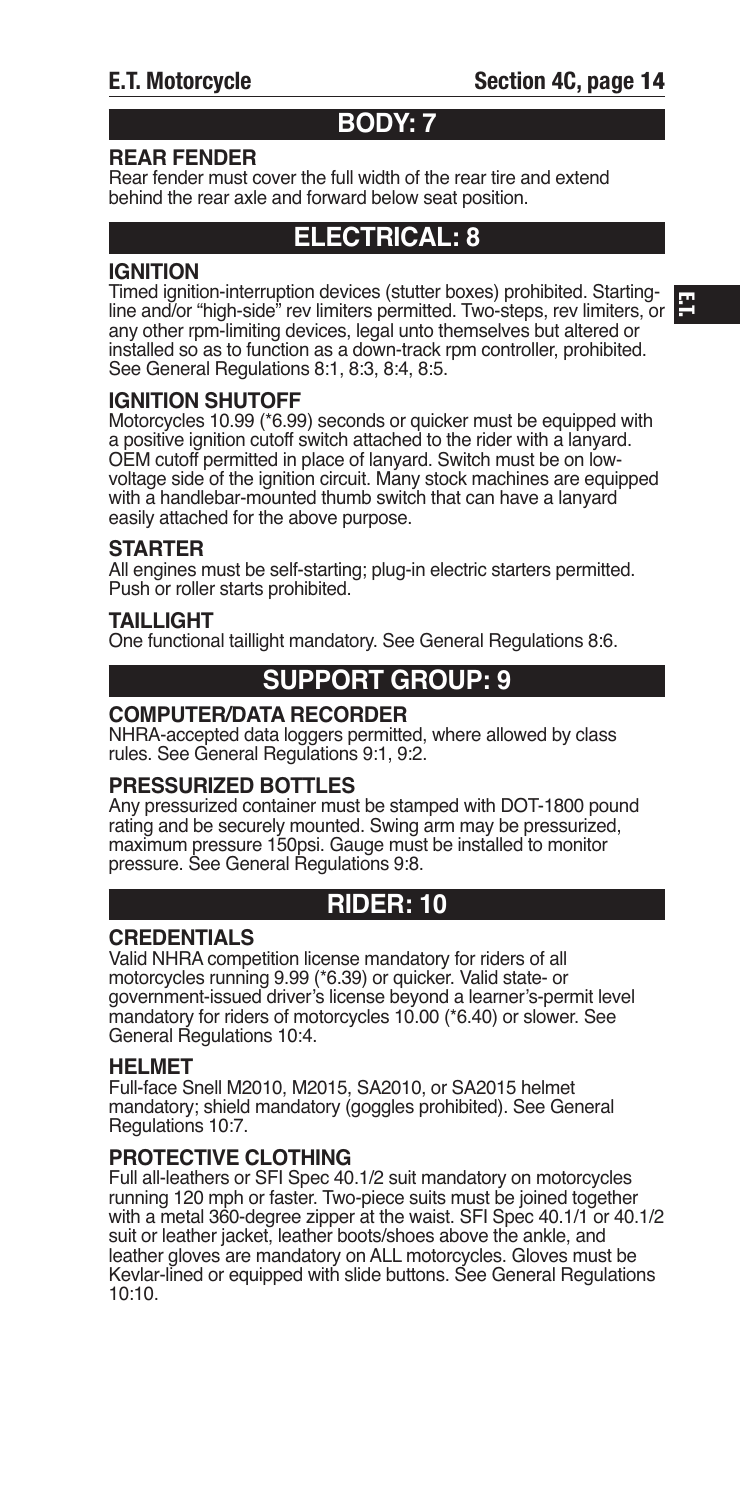# **SECTION 4D - ADVANCED E.T. MOTORCYCLE 6.00 (\*3.66) to 7.49 (\*4.49) seconds**

*Requirements and specifications for Advanced E.T. Motorcycle are the same as those for E.T. Motorcycle - Section 4C with the following exceptions:*

## **DESIGNATION**

AD/MC, preceded by competition number.

For motorcycles running between 7.49 (\*4.49) and 6.00 (\*3.66) seconds. Handicapped start utilizing full Tree or Pro start.

## **REQUIREMENTS & SPECIFICATIONS BRAKES & SuSpENSION: 3**

## **BRAKES**

Hydraulic brakes, front and rear, mandatory. Minimum sizes: front, 9 inch diameter x 1/8-inch width for dual rotors, 11-inch diameter x 3/16 inch width for single rotor. Rear, 10-inch diameter x 3/16-inch width. Steel-braided brake lines mandatory.

## **RIDER: 10**

## **cREDENTIAlS**

Valid NHRA competition license mandatory: Class 2, Type D.

# **SECTION 4E - E.T. SNOWMOBILE 7.50 (\*4.50) seconds & slower**

## **DESIGNATION**

SM, preceded by competition number.

For snowmobiles running 7.50 (\*4.50) and slower. All snowmobiles must be factory-production assembled, showroom available, and in the hands of the general public.

Competition structure will be conducted in an e.t. dial-your-own format. Competition with motorcycles and other types of vehicles permitted.

Data recorders are permitted in Advanced E.T. and Super Pro only. Data recorders (except for "playback"-type tachometers) are prohibited in all other E.T. classes.

Computers (except for OEM) are prohibited in all E.T. brackets.

## **REQUIREMENTS & SPECIFICATIONS ENGINE: 1**

## **ENGINE**

Must be specifically designed and manufactured for production snowmobile or personal watercraft use. Engine modifications permitted. Automobile, motorcycle, or aircraft engines prohibited.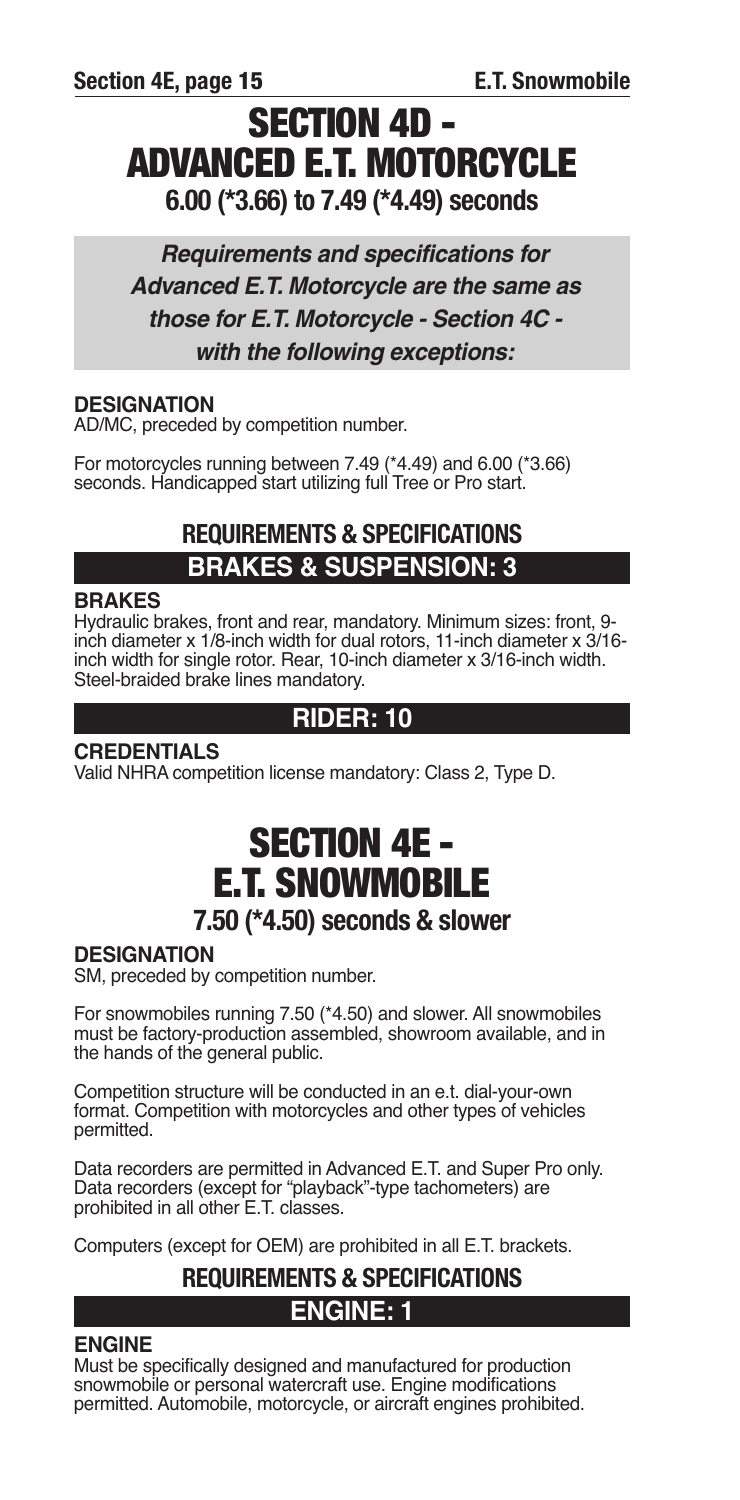## **cOOlING SYSTEm**

Quick-disconnect system permitted.

## **EXHAuST**

Any functionally silenced exhaust permitted. Exhaust-system emission pipe must not protrude more than 3 inches beyond the chassis or hood. Exhaust-gas-temperature gauge permitted; may connect to exhaust system only.

## **FuEl**

Racing gasoline, gasoline, and methanol permitted. Nitromethane prohibited.

## **NITROuS OXIDE**

Commercially available nitrous oxide permitted. Bottles must be stamped with a DOT-1800 pound rating and permanently mounted (no hose clamps or tie wraps). Hoses from bottle(s) to solenoid must be high-pressure steel-braided or NHRA-accepted hoses. Commercially available, thermostatically controlled, blanket-type warmer accepted. Any other external heating of bottle(s) prohibited.

#### **SupERcHARGER/TuRBOcHARGER**

OEM permitted. Aftermarket prohibited except in eighth-mile.

#### **THROTTlE**

Throttle must be located in OEM location and must operate in OEM configuration.

## **DRIVETRAIN: 2**

## **cluTcH**

Must be specifically designed and manufactured for snowmobile use.

Chains, pulleys, belts, and exposed moving parts must be isolated from the driver and other competitors by securely mounted shield(s) capable of retaining all accidental explosions and component impacts. No holes may be drilled in protective shields.

OEM clutch covers/guards are permitted only when the unmodified OEM engine (or unmodified factory designated replacement) is used.

Modified engines require a clutch cover/guard that provides 360 degree elliptical coverage in the direction of clutch/belt travel. The clutch cover/guard must be minimum .090-inch 2024T3, 6061T6, or 7075T6 aluminum or .060-inch steel and be covered with securely fastened, 6-inch-wide, industrial-type belt. Belting material must be minimum 1/8-inch thick and minimum two-ply construction, with at least one side rubber-coated. Clutch cover/guard constructed of minimum .125-inch 2024T3, 6061T6, or 7075T6 aluminum or minimum .090-inch steel are exempt from the belting-cover requirement. Snowmobiles with bolted/removable side panels may have clutch cover/guard bolted to side panels. Clutch cover/guard must be separate from the cowl.

## **DRIVE TRAcK**

Track must be of a flat-type configuration. Paddles, studs, and/or spikes prohibited. Track must be OEM, OEM replacement, or NHRAaccepted aftermarket specifically designed for asphalt competition. All snowmobiles 9.99 seconds or quicker must use aftermarket asphalt competition track. Track lubrication systems prohibited. Track must be free of visible signs of excessive wear. Manufacturer's logo and serial number must be retained and appear on left side of aftermarket competition tracks.

#### **SKID FRAmE**

Skid frame must maintain OEM width. Wheels may be removed.

#### **SKIS AND WHEElS**

All drive and steering wheels must be of a rubber specifically designed for snowmobile use on a dry surface and installed so as to keep skis from coming in contact with racing surface. Maximum four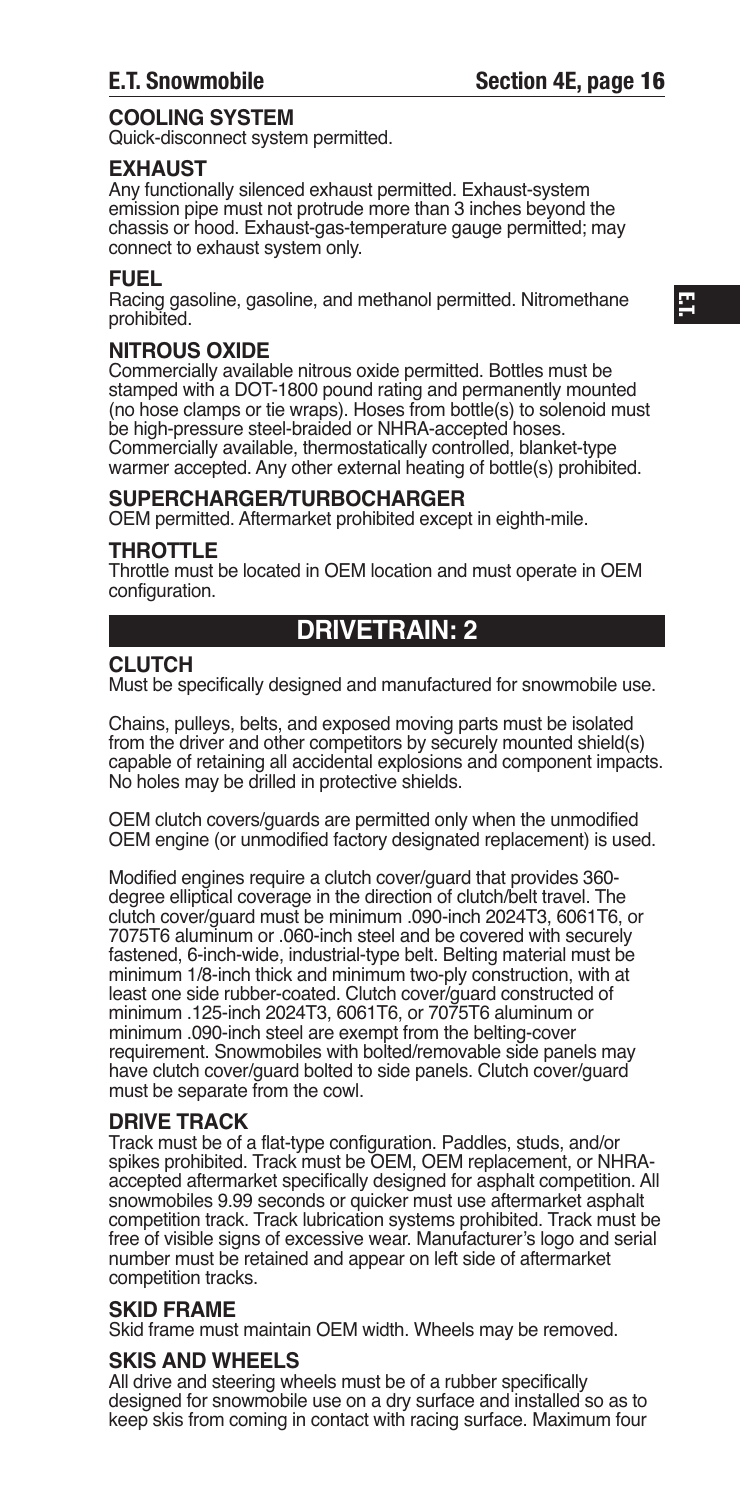## **Section 4E, page 17 E.T. Snowmobile**

wheels per ski permitted. Carbides prohibited. All skis must be OEM

steel or aftermarket aluminum or steel. Aftermarket skis must be constructed according to the following minimum standards. Square angles on the side plate at the front of the ski are prohibited; must have beveled edge. See illustration.





## **BRAKES & SuSpENSION: 3**

## **BRAKES**

Must be OEM type. Any additional assembly must be added onto the drive axle shaft. Axle shaft may be lengthened to accommodate the additional brake.

#### **SuSpENSION**

All snowmobiles must have a minimum 1 inch of travel in the track suspension. Only steel springs will be permitted. Externally activated suspension systems prohibited. Hyfax must be removed. Bogie wheels must be used on each side of the rear suspension to prohibit the slide rails from coming in contact with the rubber track surface. Use of any external slide-rail lubrication system prohibited. Steel coilover or leaf spring permitted.

## **cHASSIS: 4**

## **cHASSIS**

Chassis must be OEM stock qualified. Any modifications that alter the stock appearance of the tunnel are prohibited.

## **FuEl TANK**

Aftermarket fuel tank may replace OEM fuel tank. Oil injection tank may be used as fuel tank. OEM appearance of snowmobile must be retained. Pressurized fuel tank prohibited.

## **SNOW FlAp**

All snowmobiles must be equipped with an OEM rear snow flap for the specific model, fastened to the tunnel in a manner that prohibits the snow flap from being drawn into the rear tunnel enclosure (a simple Wshaped bracket fixed to the upper portion of the rear tunnel stops this).

## **BODY: 7**

## **AIR DAmS, AIR FOIlS, WINGS**

Frontal air dam permitted, vertical or rounded. Air dams or air foils may not extend forward of or outside of OEM body or engine cover. Must maintain 3 inches ground clearance. Fins or other forward protrusions prohibited.

## **WINDSHIElD**

OEM-style windshield required.

**WINGS**

Prohibited.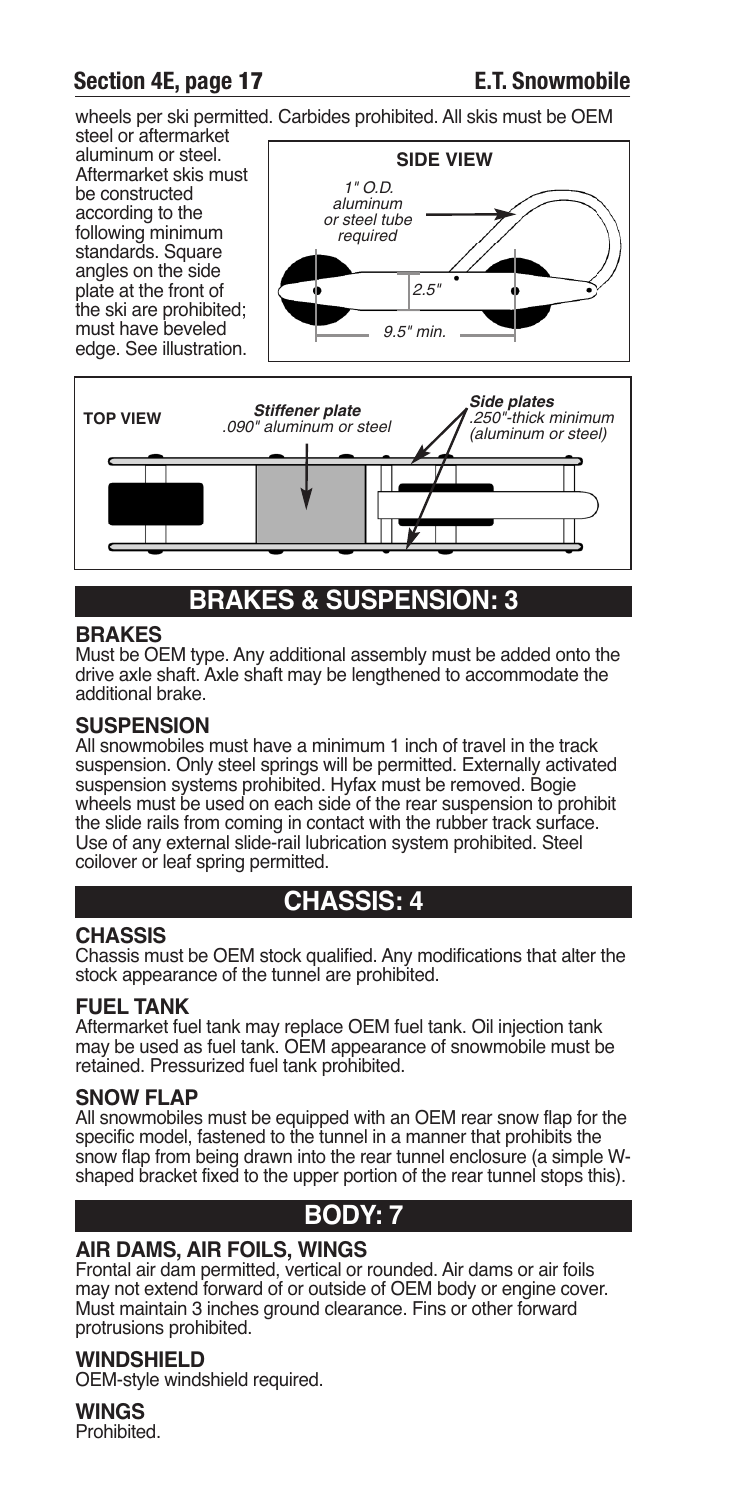## **ElEcTRIcAl: 8**

## **IGNITION**

Timed ignition-interruption devices (stutter boxes) prohibited. Startingline and/or "high-side" rev limiters permitted. Two-steps, rev limiters, or any other rpm-limiting devices, legal unto themselves but altered or installed so as to function as a downtrack rpm controller, prohibited. See General Regulations 8:2, 8:3, 8:5.

#### **IGNITION SHuTOFF**

Must be equipped with a positive ignition-cutoff switch, capable of deenergizing entire ignition system, attached to rider with a lanyard.

#### **TAILLIGHT**

One functional taillight mandatory. See General Regulations 8:6.

## **SuppORT GROup: 9**

## **pARAcHuTE**

Prohibited.

#### **pRESSuRIZED cONTAINERS** Prohibited.

#### **BAcKSTANDS**

A clean-out procedure may be performed only on an accepted backstand. Backstand may not have any brushing or cleaning attachment that is used to brush or clean a rotating track. Track may be cleaned only by manual rotation. Cutoff lanyard must be attached to rider and machine anytime snowmobile is started and/or running.

## **RIDER: 10**

#### **cREDENTIAlS**

Valid NHRA competition license mandatory for riders running 9.99 (\*6.39) or quicker. Valid state- or government-issued driver's license beyond a learner's-permit level mandatory for riders 10.00 (\*6.40) or slower. See General Regulations 10:4.

#### **HElmET**

Full-face Snell M2010, M2015, SA2010, or SA2015 helmet mandatory; shield mandatory (goggles prohibited). See General Regulations 10:7.

## **pROTEcTIVE clOTHING**

Full all-leathers or SFI Spec 40.1/2 suit mandatory for snowmobiles running 120 mph or faster. Two-piece suits must be joined at the waist with a metal 360-degree zipper. Jacket and pants or suit meeting SFI Spec 40.1/1 or 40.1/2 (or leather jacket), leather boots/shoes above<br>the ankle, and leather gloves mandatory. Gloves must be Kevlar-lined<br>or equipped with slide buttons. See General Regulations 10:10.

# **SECTION 4F - ALL-TERRAIN VEHICLE 7.50 (\*4.50) seconds & slower**

## **DESIGNATION**

ATV, preceded by competition number.

For All-Terrain Vehicles (ATVs) running directly on the track surface. All ATVs must be of the four-wheel variety, factory-production assembled, showroom available, and in the hands of the general public. No three-wheel vehicles allowed.

Competition structure will be conducted on an E.T. dial-your-own format. Competition with motorcycles and snowmobiles permitted. Competition with any other type of vehicle prohibited.

**E.T.**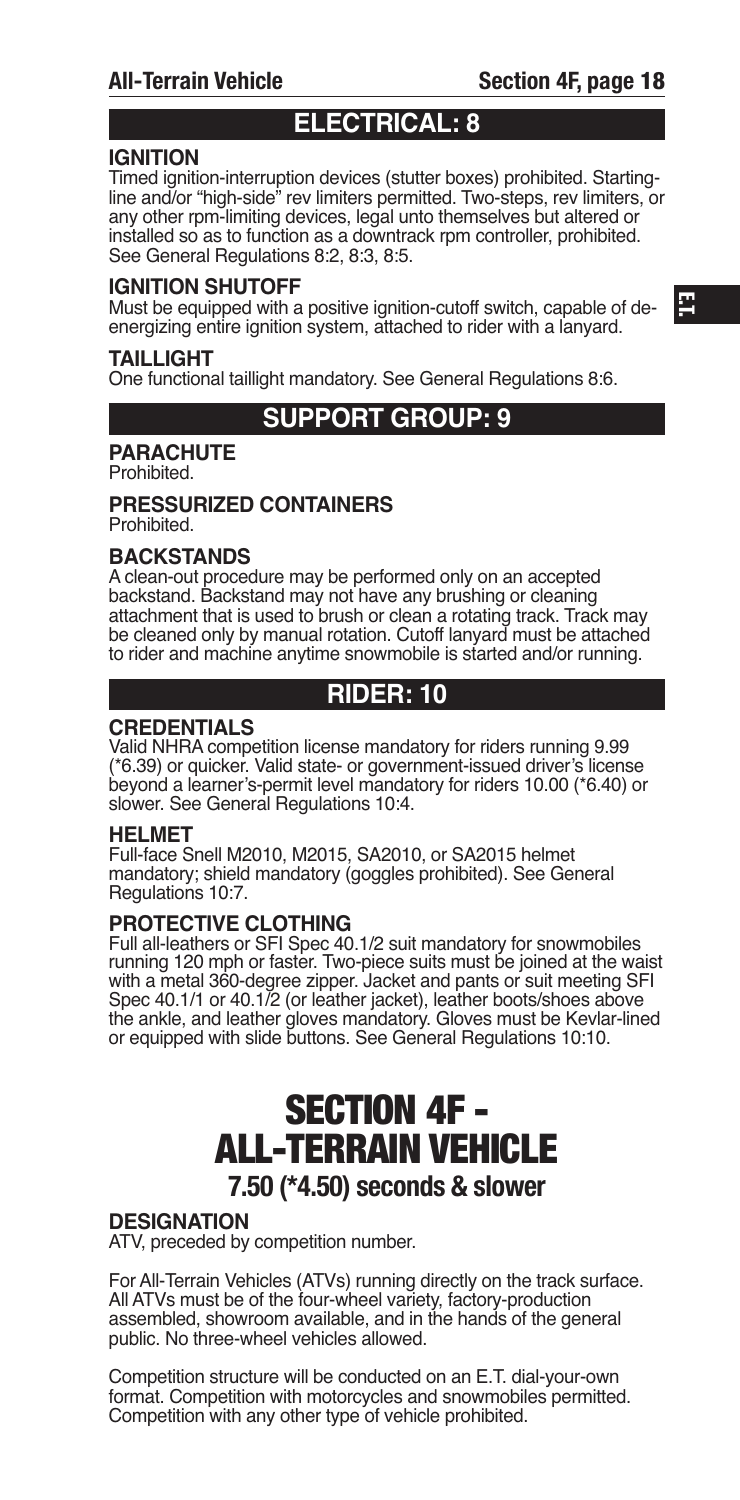## **Section 4F, page 19 All-Terrain Vehicle**

Data recorders are permitted in Advanced E.T. and Super Pro only. Data recorders (except for "playback"-type tachometers) are prohibited in all other E.T. classes.

Computers (except for OEM) are prohibited in all E.T. brackets.

# **REQUIREMENTS & SPECIFICATIONS**

## **ENGINE: 1**

## **ENGINE**

Must be OEM produced and built for ATV use. Automotive or aircraft engines prohibited.

## **EXHAUST**

Any functionally silenced exhaust permitted. Exhaust must be directed away from rider when in riding position.

## **FuEl**

Gasoline, methanol, or racing gasoline only. Nitromethane and/or nitrous oxide prohibited.

## **THROTTlE**

Throttle must be located in OEM location and must operate in OEM configuration.

## **DRIVETRAIN: 2**

## **cHAIN AND/OR BElT GuARDS**

Modified engines require a clutch guard that provides coverage in the direction of chain travel. Must have front and rear chain guards to cover the width and at least the top run to the centerline of the sprocket of any chains or belts. The clutch assembly must have at least half of the side surface covered. The guards should be .060-inch steel or 1/8-inch aluminum unless otherwise stock equipped and be securely mounted.

## **BRAKES & SuSpENSION: 3**

## **BRAKES**

Must be OEM type. Any additional assembly must be added onto the drive axle shaft. Axle shaft may be lengthened to accommodate the additional brake.

## **SuSpENSION**

Shocks and spring may be changed, must maintain OEM configuration.

## **WHEElIE BARS**

Optional. Maximum length may be equal to, but may not exceed, the wheelbase of the All-Terrain Vehicle. Wheelie-bar length is measured from center of rear axle to center of wheelie-bar wheel.

## **cHASSIS: 4**

## **cHASSIS**

Chassis/frame must be OEM stock qualified. Maximum wheelbase 60 inches, measured from centerline of front hub to centerline of rear hub. Any modifications that alter the stock appearance of the tunnel are prohibited.

## **FuEl TANK**

Aftermarket fuel tank may replace OEM fuel tank. OEM appearance of All-Terrain Vehicle must be retained. Pressurized fuel tank prohibited.

## **TIRES & WHEElS: 5**

## **TIRES**

Stock off-road tires permitted for eighth-mile competition only. Stiff sidewall street tires must be installed for quarter-mile application.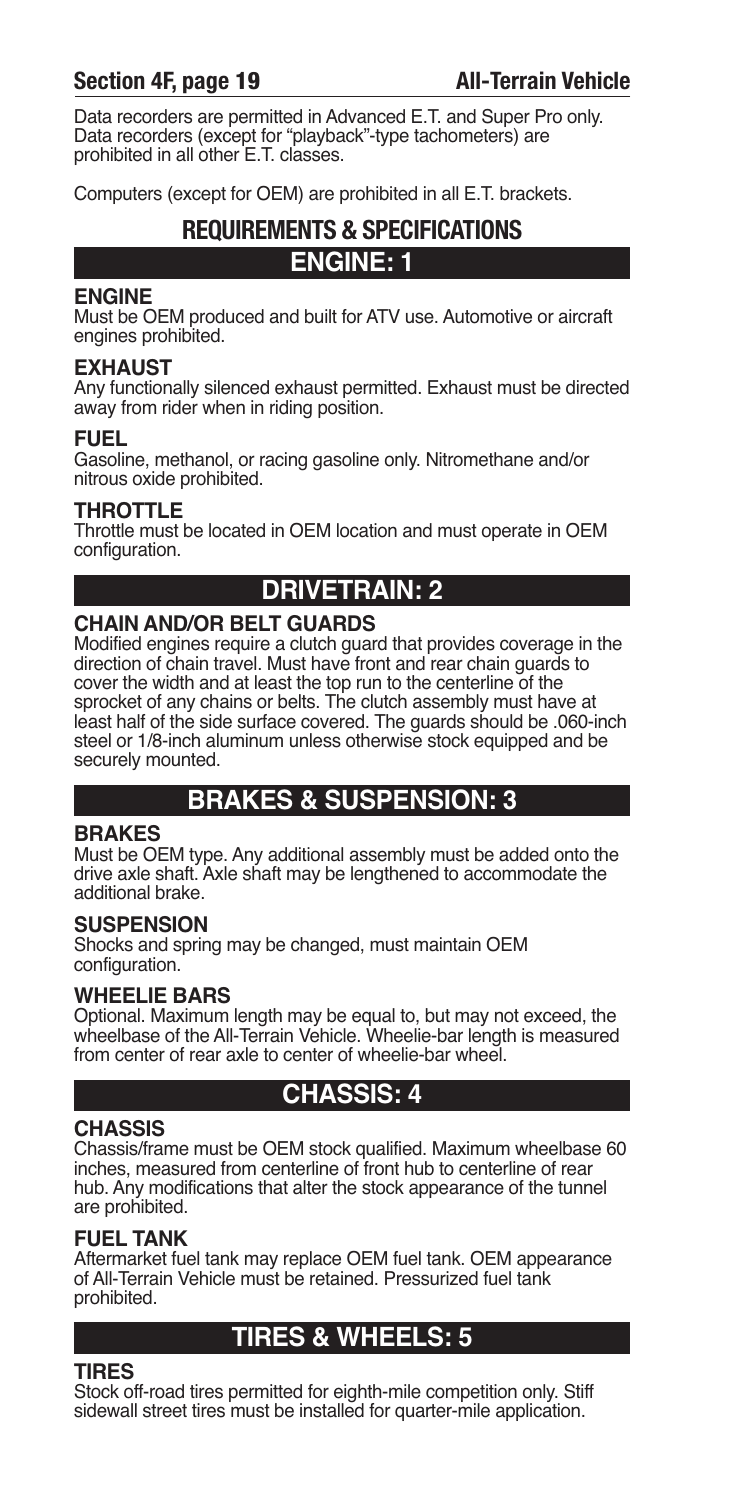## **WHEElS**

Automotive wheels permitted.

## **BODY: 7**

## **AIR DAmS, AIR FOIlS**

Air dams, streamlining equipment, spoilers, fairings, or frontal projections prohibited.

#### **WINGS**

Prohibited.

## **ElEcTRIcAl: 8**

## **IGNITION**

Timed ignition-interruption devices (stutter boxes) prohibited. Startingline and/or "high-side" rev limiters permitted. Two-steps, rev limiters, or any other rpm-limiting devices, legal unto themselves but altered or installed so as to function as a down-track rpm controller, prohibited. See General Regulations 8:2, 8:3, 8:5.

#### **IGNITION SHuTOFF**

Must be equipped with a positive ignition-cutoff switch, capable of deenergizing entire ignition system, attached to rider with a lanyard.

#### **TAILLIGHT**

One functional taillight mandatory. See General Regulations 8:6.

## **SuppORT GROup: 9**

## **pARAcHuTE**

Prohibited.

## **RIDER: 10**

## **cREDENTIAlS**

Valid NHRA competition license mandatory for riders running 9.99 (\*6.39) or quicker. Valid state- or government-issued driver's license beyond a learner's-permit level mandatory for riders 10.00 (\*6.40) or slower. See General Regulations 10:4.

#### **HElmET**

Full-face Snell M2010, M2015, SA2010, or SA2015 helmet mandatory; shield mandatory (goggles prohibited). See General Regulations 10:7.

## **pROTEcTIVE clOTHING**

Full all-leather or SFI Spec 40.1/2 suit mandatory for All-Terrain Vehicles running 120 mph or faster. Two-piece suits must be joined at the waist with a metal 360-degree zipper. Jacket and pants or suit meeting SFI Spec 40.1/1 or 40.1/2 (or leather jacket), leather boots/shoes above the ankle, and leather gloves mandatory. Gloves must be Kevlar-lined or equipped with slide buttons. See General Regulations 10:10.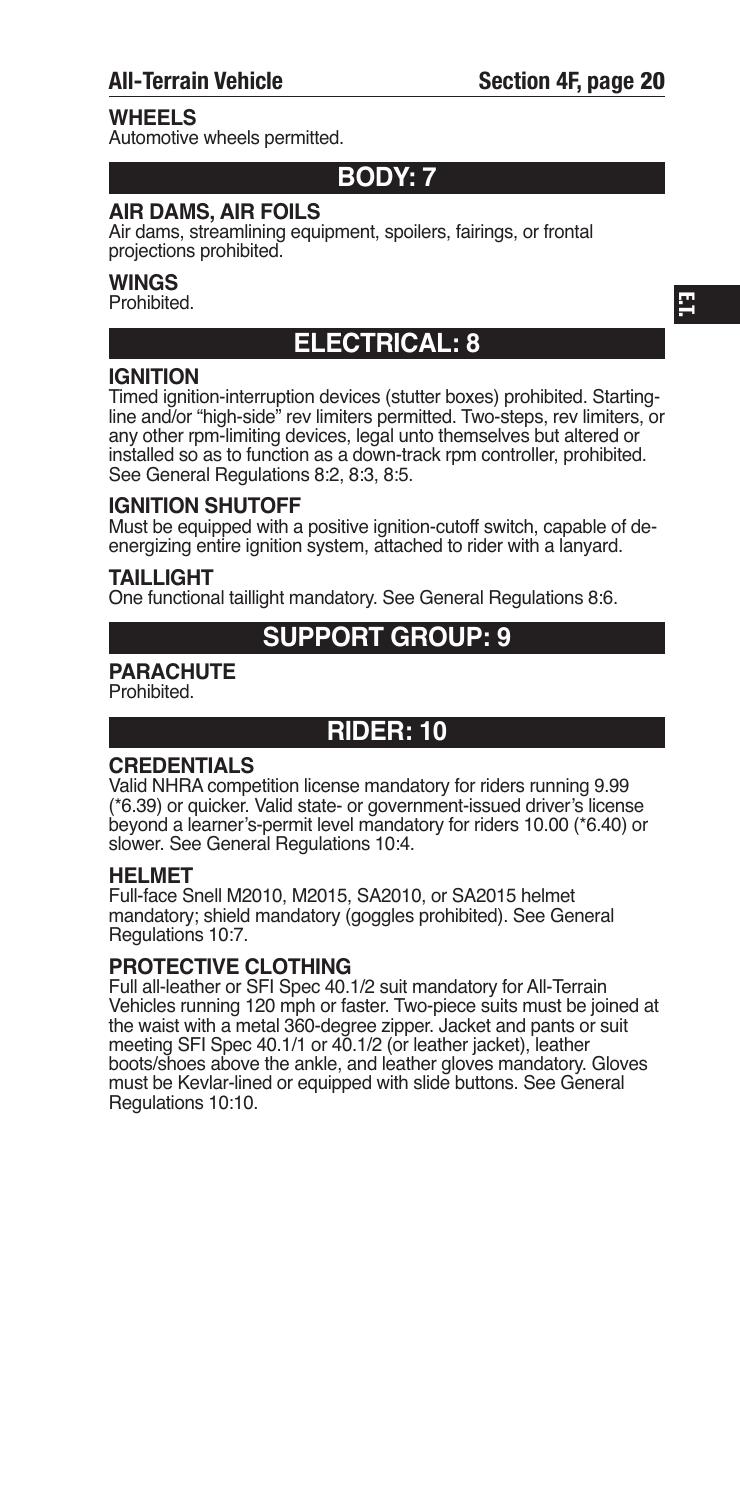# **SECTION 4G - ELECTRIC-POWERED VEHICLE 7.50 (\*4.50) seconds & slower**

*Requirements and specifications for Electric-PoweredVehicle are the same as those for E.T. bracket vehicles - Section 4A with the following exceptions:*

## **REQUIREMENTS & SPECIFICATIONS mOTOR: 1**

## **mOTOR**

Electric motor(s) only permitted. Maximum height of electric-motor output-shaft centerline: 36 inches on OEM trucks, 24 inches on all others. Vehicles with exposed motors must have a shield of .024-inch steel, .032-inch aluminum, or .120-inch Lexan.

## **FuEl SYSTEm**

All conversion vehicles must remove fuel tanks and fuel system, including vapor storage equipment, from vehicle.

## **DRIVETRAIN: 2**

## **cluTcH, FlYWHEEl, FlYWHEEl SHIElD**

Flywheel and clutch meeting SFI Spec 1.1 or 1.2 (two-disc maximum) mandatory on any car running 11.49 (\*7.35) or quicker. Flywheel shield meeting SFI Spec 6.1, 6.2, or 6.3 mandatory on all cars running 11.49 (\*7.35) or quicker. Exposed-motor electric-powered vehicles with open-frame, vented, or brush replacement window motors must install a motor shield, minimum .024-inch steel or .032-inch aluminum, 360 degrees to provide protection from flying commutator bars, molten copper, plasma, etc. in event of motor overload. A motor plate, minimum 1/4-inch steel or 1/2-inch aluminum, may be used to adapt traction motor to conventional transmission.

## **DRIVElINE**

Driveline loop mandatory on any non-OEM vehicle running 16.00 seconds or quicker. See General Regulations 2:4, 2:11.

## **REAR END**

Chain-drive vehicles must be equipped with a chain guard constructed with minimum .125-inch steel or .250-inch aluminum, covering width and top run of chain to centerline of sprockets.

## **BRAKES & SuSpENSION: 3**

**SuSpENSION, STOcK-BODIED VEHIclES** OEM three-wheeled vehicles permitted.

## **FRAmE: 4**

## **DEFlEcTOR plATE, OpEN-BODIED VEHIclES**

Each vehicle must have protection for driver from traction motor overload. Must protect driver from motor plasma, flying commutator bars, molten copper, bursting batteries, and spraying electrolyte.

## **WHEElBASE**

Minimum 90 inches, unless car has original motor or is a conversion electric-powered vehicle with motor in original (internal-combustion) location. For vehicles with a wheelbase shorter than 90 inches but greater than 40 inches, vehicle cannot exceed 50 mph at any point on the racetrack.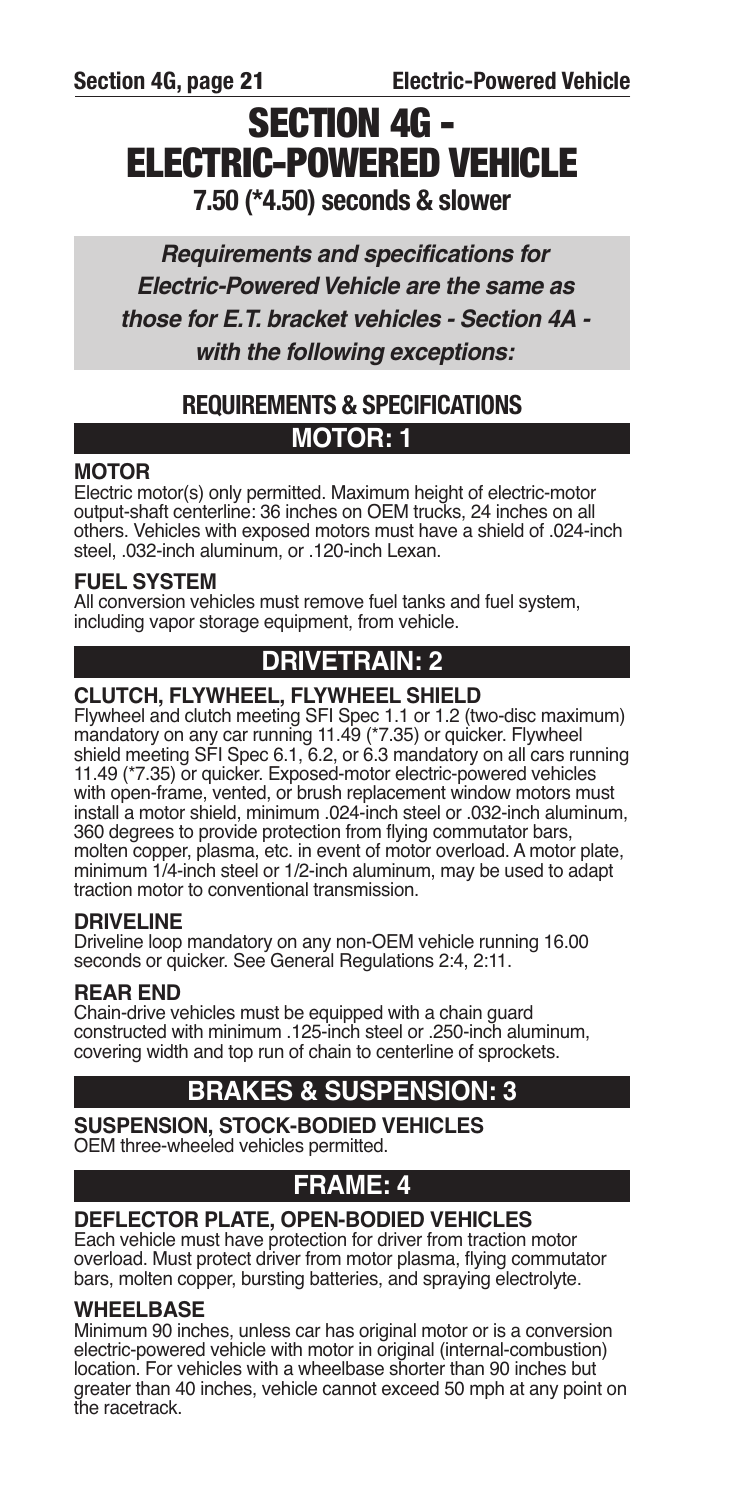## **ElEcTRIcAl: 8**

## **BATTERIES**

Must be securely mounted and outside driver compartment. Batteries must be installed so as to withstand a force four times (vertical) and eight times (horizontal) the weight of the battery pack, and each battery or battery pack must be secured with bolts and straps commensurate with the size and weight of the battery. (Contact NHRA for requirements.) Battery may not be located above the top of rear or drive tires in open-wheeled cars, nor outside body lines in bodied car, except for OEM-production-line electric-powered vehicles. Battery(s) must be completely sealed from driver compartment. All open-bodied vehicles must use ABSORBED GLASS MAT, STARVED ELECTROLYTE, or SEALED VENTED NICAD batteries for power source. Traction-motor and/or high-current wiring may not be located in driver's compartment. Instrumentation wiring permitted. All tractionmotor wiring must be isolated from vehicle chassis.

| <b>Battery on flat plate</b><br>with strap only                            |                                                                        | Battery in rack/box<br>or with cleats                                      |                                                                                 |
|----------------------------------------------------------------------------|------------------------------------------------------------------------|----------------------------------------------------------------------------|---------------------------------------------------------------------------------|
| Bolt size<br>#8<br>#10<br>1/4<br>5/16<br>3/8<br>7/16<br>1/2<br>9/16<br>5/8 | <b>Battery weight</b><br>7.5<br>14<br>23<br>34<br>46<br>61<br>78<br>96 | Bolt size<br>#8<br>#10<br>1/4<br>5/16<br>3/8<br>7/16<br>1/2<br>9/16<br>5/8 | <b>Battery weight</b><br>15<br>19<br>35<br>57<br>83<br>114<br>152<br>195<br>243 |

## **FuSING OF BATTERIES**

All battery packs must have over-current protection. Circuit breaker(s) or fuse(s) permitted. Such protection devices must have a DC voltage rating equal to or greater than the nominal pack voltage. Current rating must be lower than a short-circuit current that pack can produce without damage. Battery sub-packs must be individually fused.

## **REcHARGING**

Batteries may be recharged in pits or other designated areas only. All vehicles must be connected to AC power-supply (earth) ground when charging. All battery chargers must be equipped with an output fuse rated for 600 volts and a current capacity at least 125 percent of maximum charger DC output.

## **IGNITION**

All vehicles must have a visible indication of a "live" car, except OEM. An externally activated switch or switch control must be installed on the outside of the vehicle and clearly marked to indicate OFF position. A RED triangle must be clearly visible whenever power system is turned ON. This may be a light or a mechanical indicator. Traction battery pack must be physically disconnected when switch is in the OFF position.

## **mASTER cuTOFF**

All vehicles except OEM must incorporate a master electrical disconnect switch that must disable all electrical functions. Switch must disconnect traction-motor battery-pack section of the circuit, and if the switch is a push-pull design, push motion must be "off" function.

## **WIRING**

All high-voltage wiring must be located and secured to prevent contact by driver and/or spectators. Any wiring with voltage higher than 24 volts must be completely covered.